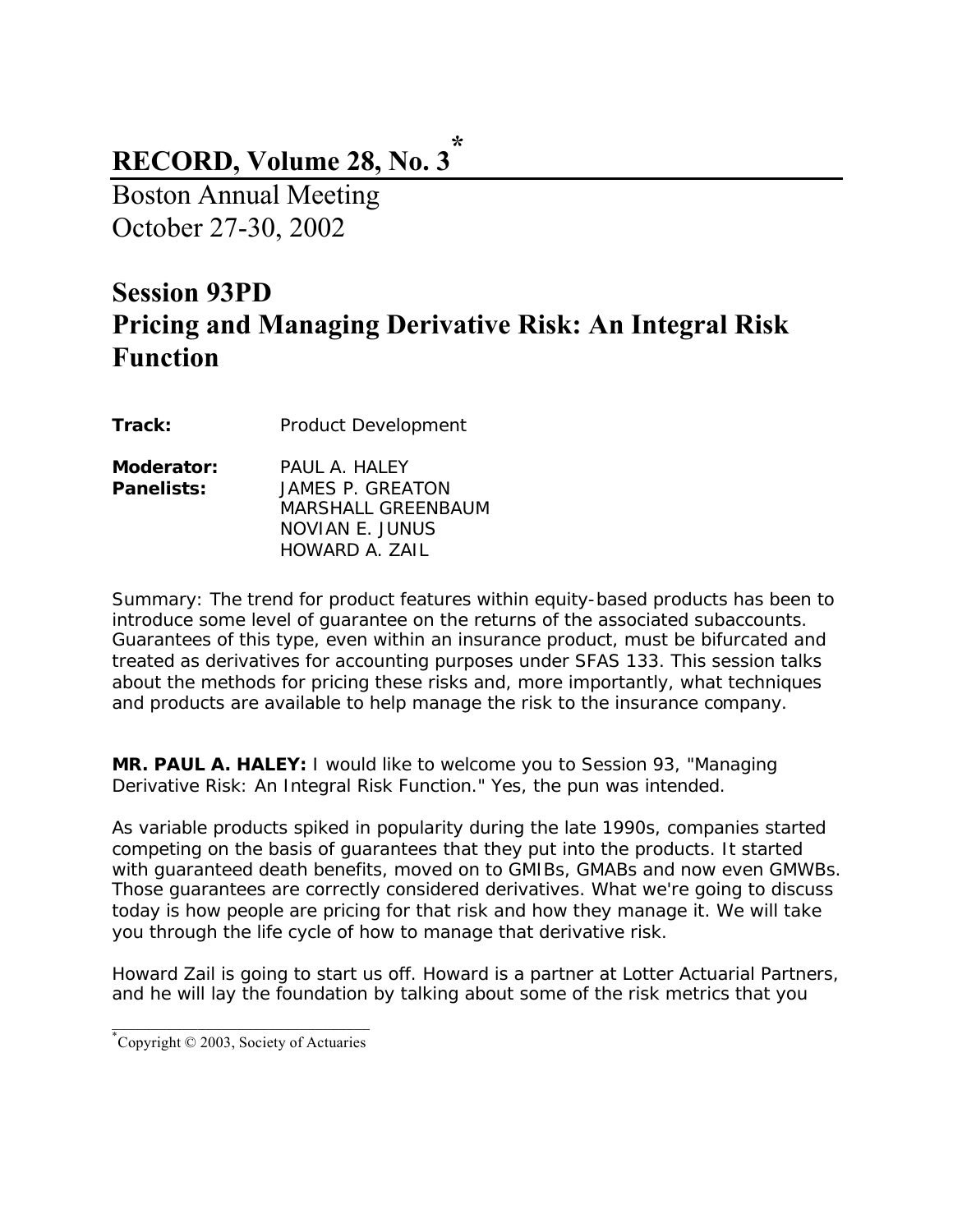should look at as you go through the pricing of these products. You need to set that foundation on what the value is and what you're going to measure, or else you won't know what you need to get done. Prior to joining Lotter Actuarial Partners, Howard was a vice president at Centre Insurance. Prior to that, he was at Donaldson, Lufkin & Jenrette.

After Howard, we're going to have Novian Junus with us. Novian is a consultant with Milliman USA, and he's going to talk about the actual pricing of the derivative. So we're going to go from the metrics to the actual pricing of the guarantees. Before Milliman, Novian was the chief actuary at Northern Life. Before that, he led product development at Providian. Novian specializes in product management and risk management, and is on the Society of Actuaries' risk management task force.

Jim Greaton is going to follow Novian. Jim is the vice president of risk management for SunLife of Canada's U.S. operations. He's going to talk about what to do after you've actually priced and sold these products. How do you manage the risk once you've actually got it on the books? Prior to joining Sun Life of Canada, Jim was the corporate actuary at Keyport and, prior to that, he was the director of risk management for Providian.

Finally, Marshall Greenbaum, who is a senior vice president for Constellation Finance Management Company, is going to wrap the whole thing up for us. He is going to give us an overview of what the other three people have been talking about, and also talk about some specific examples of how companies are hedging the risk that they have on their books, now that they've sold these derivatives. Prior to Constellation Finance, Marshall was a senior consulting actuary with Ernst & Young, where he specialized in financial and actuarial risk measures, and prior to that, he was with Buck Consultants. With that, I'll turn it over to Howard.

**MR. HOWARD A. ZAIL:** Good afternoon, everyone. I'm a partner in a specialty life and health actuarial consulting practice called Lotter Actuarial Partners. I'm going to talk today about the risk metrics that go into pricing and managing derivatives in an insurance environment and how you might model them. This is a topical discussion in the insurance industry. Many of you have seen the high-profile disclosures from certain insurance companies that have large exposures to guaranteed minimum death benefits (GMDBs). There have been some serious losses in GMDB portfolios over the last few months. The question to ask is, was there a better way to measure the loss potential for these GMDB products before they were sold and, going forward, how do you recognize and measure how big these potential risks are?

I'm going to introduce two concepts to you that are fairly well known within the investment banking and banking industries. The first concept is a risk measure; the second concept is a performance measure. The risk measure is called "value at risk" (VAR); the performance measure is called "risk-adjusted performance measurement" (RAPM). To some extent, the concepts that are used to build up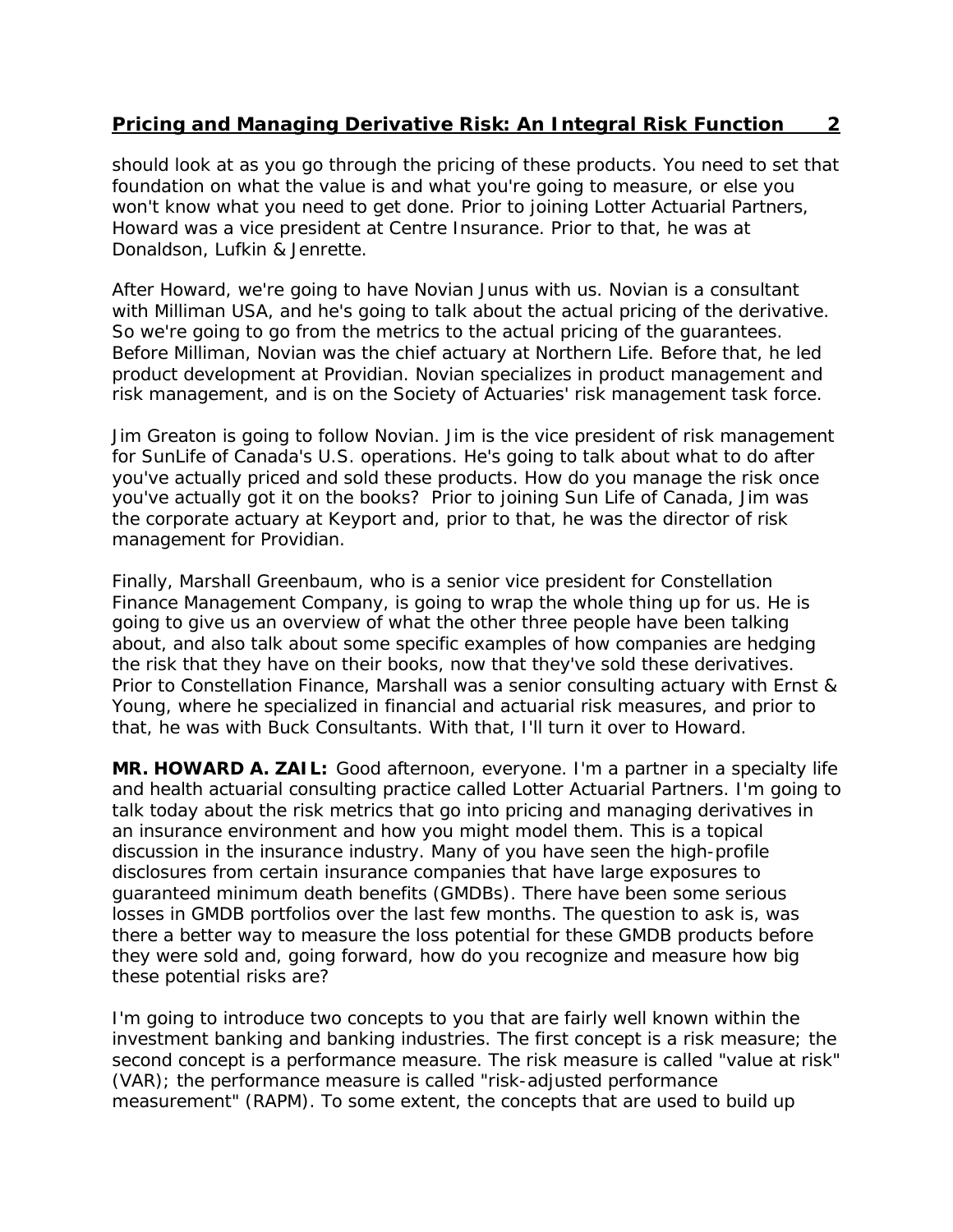these two measures are very well known to actuaries; they were based on actuarial principles. The methodologies used to create them are the models and the cashflow techniques that are common to a lot of practicing actuaries.

On the other hand, they are quite new to our profession. Over the last 10 years, a lot of intellectual capital work has been put in by the investment banks and the financial academic community to make these measures much more user friendly, understandable and implementable in a complex derivative-type environment.

Before you get into any modeling, you need to determine the fundamental issues to consider. This includes your goals, what risks you're going to try and measure, and what risks you're not going to try and measure. I'll describe the VAR and RAPM metrics and I'll introduce a couple of others that are sometimes used as alternatives. Then I'll show you why they're very useful in the banking industry, but need some adjustment to get them to be readily applicable in the insurance industry. We'll talk about some of the necessary adjustments. Then I'll talk about some approaches to implementing them in a model and some of the things that you may want to look at, which may be a little bit different than what you are used to. Finally, I'll talk about the pitfalls. They are very strong measures, but there certainly are pitfalls in using these metrics.

To start this process, you have to establish upfront a number of business-oriented questions. They are the questions that your CEOs see in the investment community and that investors in your company ask. How much capital is required to support a particular business? How should we be investing our capital? What are the risks we should keep? What are the risks we should lay off onto others? How do we compare different types of risks? How do you compare the equity risk encapsulated in a GMDB to the mortality risk in a normal term insurance product? They are very different types of risks, but you want to bring them onto a comparable basis. Then obviously, what are the instruments that best hedge the risks in your portfolio?

In terms of identifying the key risks, there are generally four major types. Financial market risks are defined to be the most important faced by an insurance company: interest rate risk, equity risk and liability-option risk. Next would be credit-type risks—that's not just investing in investment grade BBB or BB securities but also, if you have large exposures to reinsurance companies, what is their credit exposure? Operational risks include mortality-, morbidity- and health-care type risks. The final risk, liquidity, was rarely focused on from an insurance company's point of view. But when you actually look at some of the major insurance company failures over the last 10 years or so, they have been, in part, due to the inability of the company to liquidate assets when needed.

Let's begin with VAR. The J.P. Morgan definition says, "Value at risk is a measure of the maximum potential change in the valuable portfolio financial instruments of a pre-set horizon." Another way to look at VAR is that it answers the following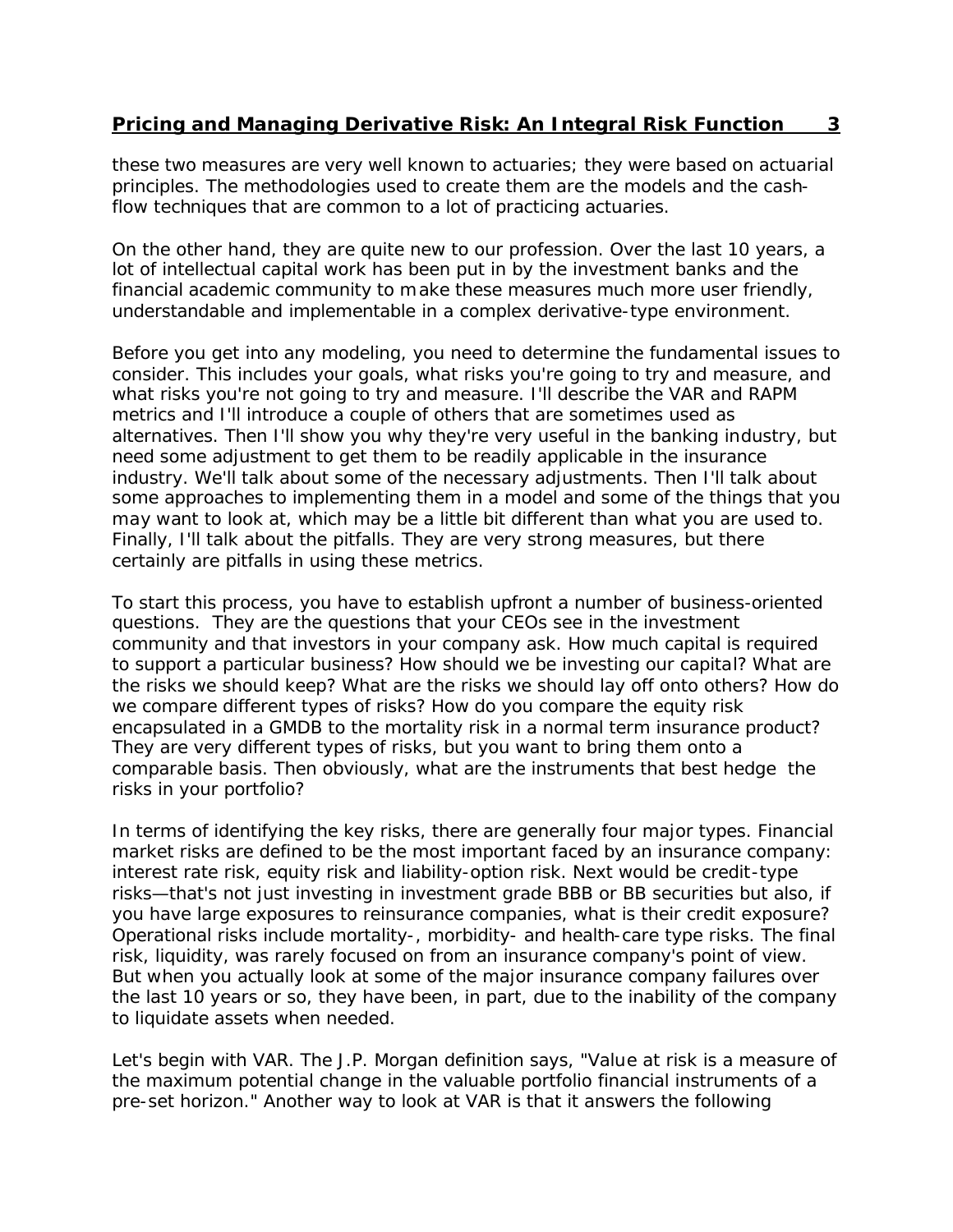question: How much money can I lose with X percent probability over a given time horizon? One example is, how much money can I lose over the next week with 95 percent probability? A lot of banks, in fact, look at periods even shorter than a week. They say, "How much money can I lose over the next day?" That is your VAR concept.

When you look at it in graph format, a company would take its portfolio of assets and liabilities, project them out over its horizon period and see what kind of distribution it gets for those values at the end of that horizon period (Figure 1). I have gotten a symmetrical distribution here, but it might not be the case. The company will first ask where it expects its surplus, its net assets, to grow to, and then ask what the worst-case loss is that can occur, say, for example, the  $95<sup>th</sup>$ percentile. VAR is simply the difference between the expected case and your Xth percentile worst-case loss. It's a straightforward measure, but it incorporates a number of important concepts. The most important concept is that both the assets and liabilities should be marked-to-market. You can't use a statutory basis for determining the value of the liabilities; you should use something that you typically use in an embedded value calculation.





## *What is Value-at-Risk*

In this example, there is a five percent probability downside risk that is not in the value at risk. The choice of a five percent tail, or a one percent tail, is an arbitrary one. A little bit later, we'll get to how to make it a little less arbitrary. Most companies just choose a level, stick to that level and then use the VAR to compare the value at one point in time to another.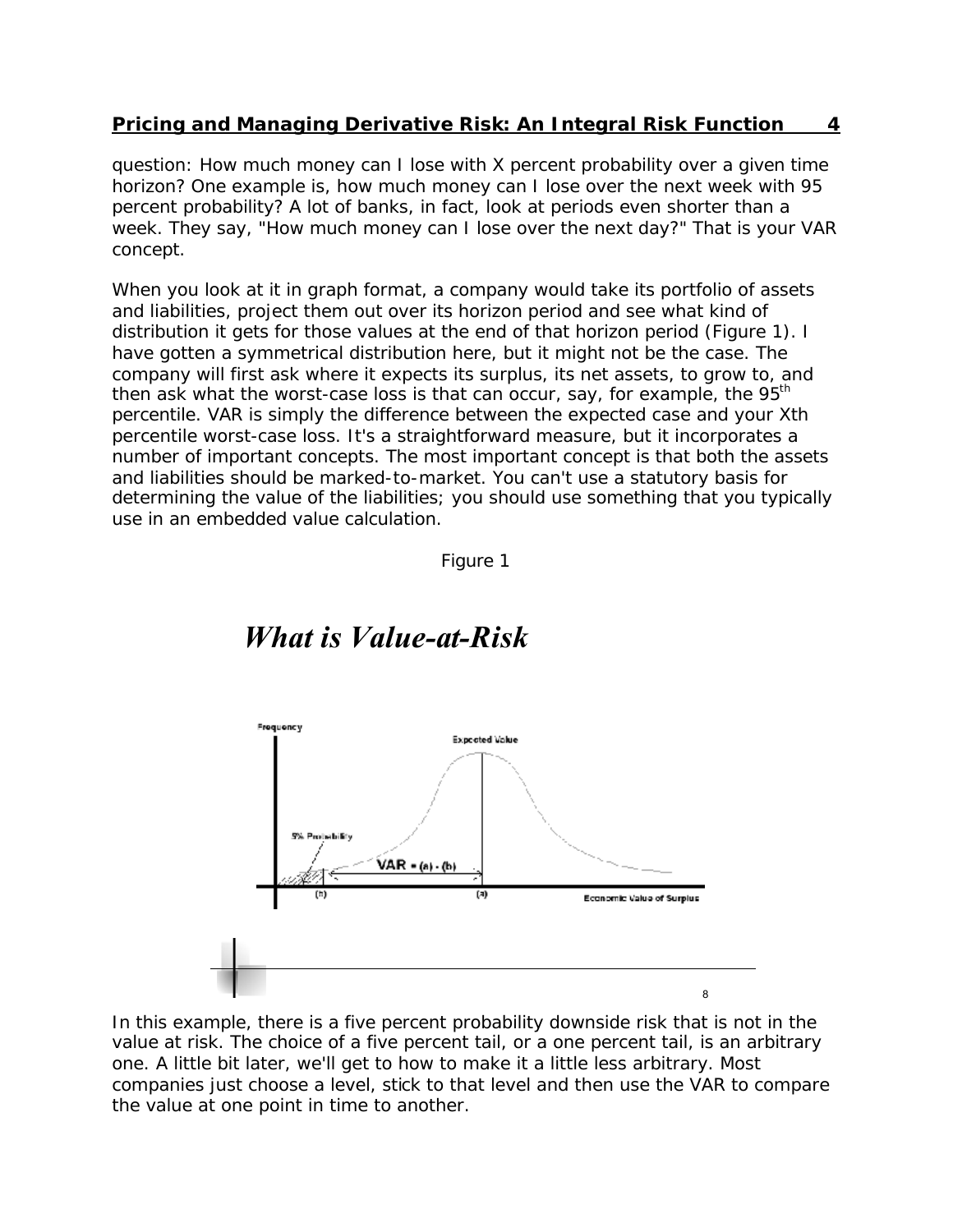The next thing about value at risk is that it's the change in value over a time horizon. That's important. The banking industry uses very short horizons—like one day, one week or maybe one year. That is not very applicable for insurance companies, where your liabilities go far out; looking at your risk over just one year is not that helpful. You typically look at a period of time over which you believe you could liquidate your assets and liabilities. For insurance companies, one year is not enough.

What is value at risk used for? It was originally developed as a risk-reporting mechanism. It evolved in the early 1990s when the CEO of J.P. Morgan said to his staff, "I want to know at the end of each day what my risk exposure at my bank is and how it changes from day to day." That's how value at risk got off the ground and why I gave you the J.P. Morgan definition earlier. It can be used as a component of portfolio optimization and choosing the best risk return for both your assets and liabilities. It can be used to allocate capital between different units. If you're selling business at a 12 percent return on one side of the company, and you're selling business at a 15 percent return on another side, it gives you another technique of deciding where you should focus your efforts. It can also be used to help you set your reinsurance limits and the limits that you offer your policyholders. Maybe that's more important in a property and casualty setting. Finally, it can be used as a methodology for determining economic capital(I'll define that later).

Last year's Goldman Sachs annual report shows Goldman's calculations of value at risk. At a 95 percent probability, Goldman can lose \$52 million dollars in a day. The report shows the sources of how it could lose that money, and the diversification effect, which is very large and very important. It can certainly diversify between the different types of risks. In an insurance environment, it's difficult to determine how you measure diversification between types of insurance. But that's one of the things to think about when implementing this model.

 Let's talk about the pros and cons. On the pro side, value at risk is fairly simple to understand. More of the rating agencies are beginning to use it. A.M. Best is considering implementing it into their rating process. Standard and Poor's has already implemented it to some extent. It's a concept that is widely known throughout the banking industry, and regulators, in certain instances, will use it as a guide to help them determine how much capital a broker-dealer should have.

On the downside, even though it looks very simple, there's a lot of work in getting it implemented. It's new to the insurance industry. There are some companies that currently use value at risk or similar methodologies. But at the moment, they are just a handful. I think that will increase as it becomes more important for the credit agencies. The real downside is that your state insurance commissioner is not going to use that to allow you to determine how much capital your company should hold.

The next concept I want to introduce, because it gets into performance measurements, is that of economic capital. Economic capital is simply the amount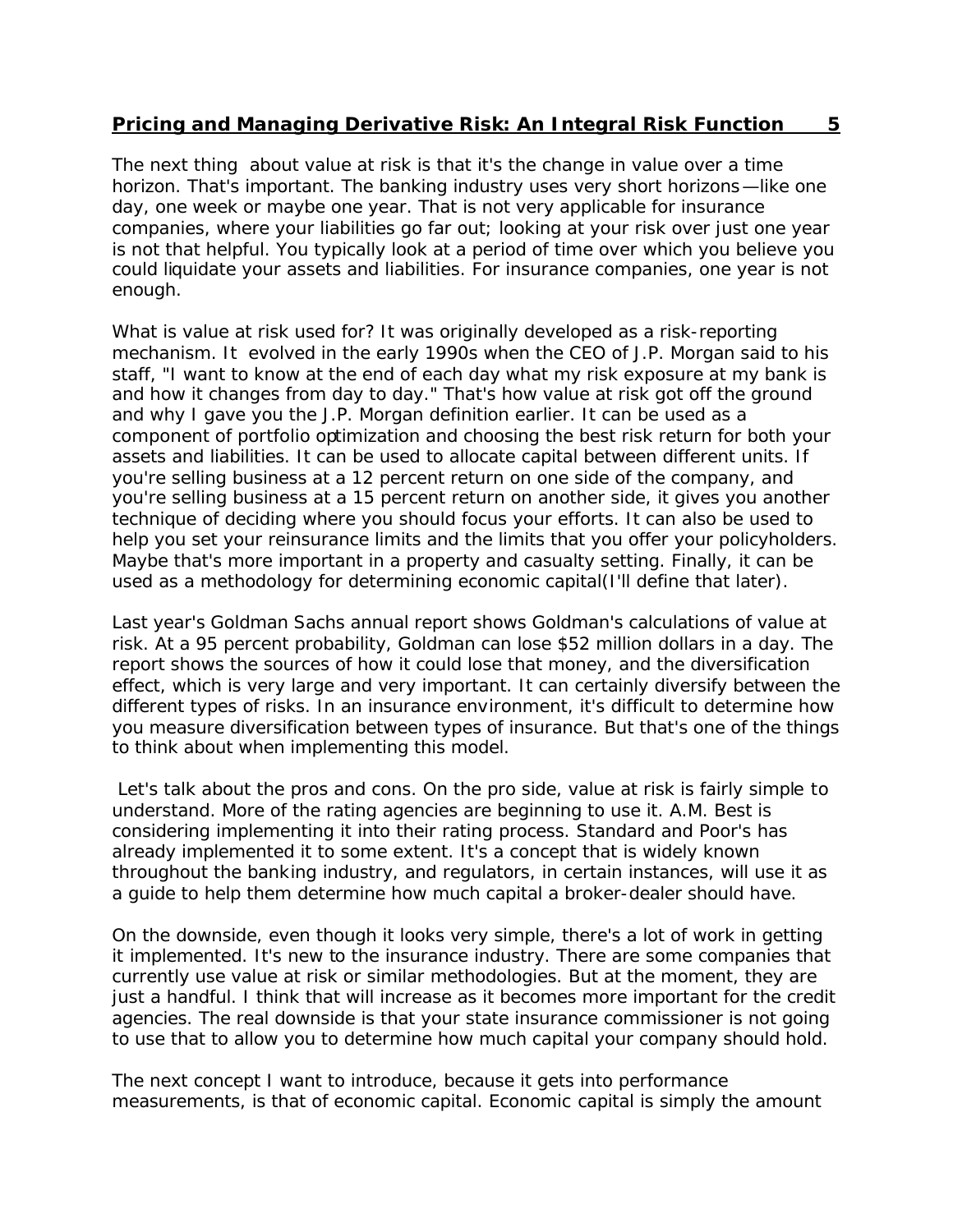of capital that an institution would devote to support its financial activities in the absence of regulatory constraints. It's a measure of the true risk associated with your business. You can get that figure by looking at your VAR with certain adjustments. You extend the time horizon; you may use a higher confidence interval appropriate to your credit rating. Value at risk doesn't include present value concepts, but when you're looking at economic capital , you should look at everything on a present value basis.

Why analyze economic capital? The second measure that I look at is risk-adjusted performance measurement. That's taking your expected profits and dividing it by your economic capital. It's a simple ratio that gives you a sense of how much money you're earning on your true capital, where economic capital is based on a VAR-type methodology.

Here's a simple example looking at two strategies: hedged and unhedged (Figure 2). The typical actuarial approach would calculate two things: net present value (NPV), which is your expected profit, and internal rate of return (IRR). The decision would be based on the strategy with the higher NPV and IRR Say the unhedged strategy wins out in both cases.

Figure 2

# *An Example of RAPM*

Should we hedge a portfolio of 1-year GIC's?

| <b>Strategy</b> | <b>Notional</b>    | E[Profit] |     | <b>IRR</b> Standard<br><b>Deviation</b> | VaR |
|-----------------|--------------------|-----------|-----|-----------------------------------------|-----|
| Unhedged        | \$400 <sub>m</sub> | \$5 m     | 15% |                                         | 16  |
| Hedged          | \$400 m            | \$2 m     | 10% |                                         |     |

Now let's look at value at risk and RAPM. Using the same example, we get you a value at risk of 16 for unhedged and four for hedged. For RAPM, you get 31 percent RAPM on unhedged and 50 percent on hedged. This suggests that, for your hedge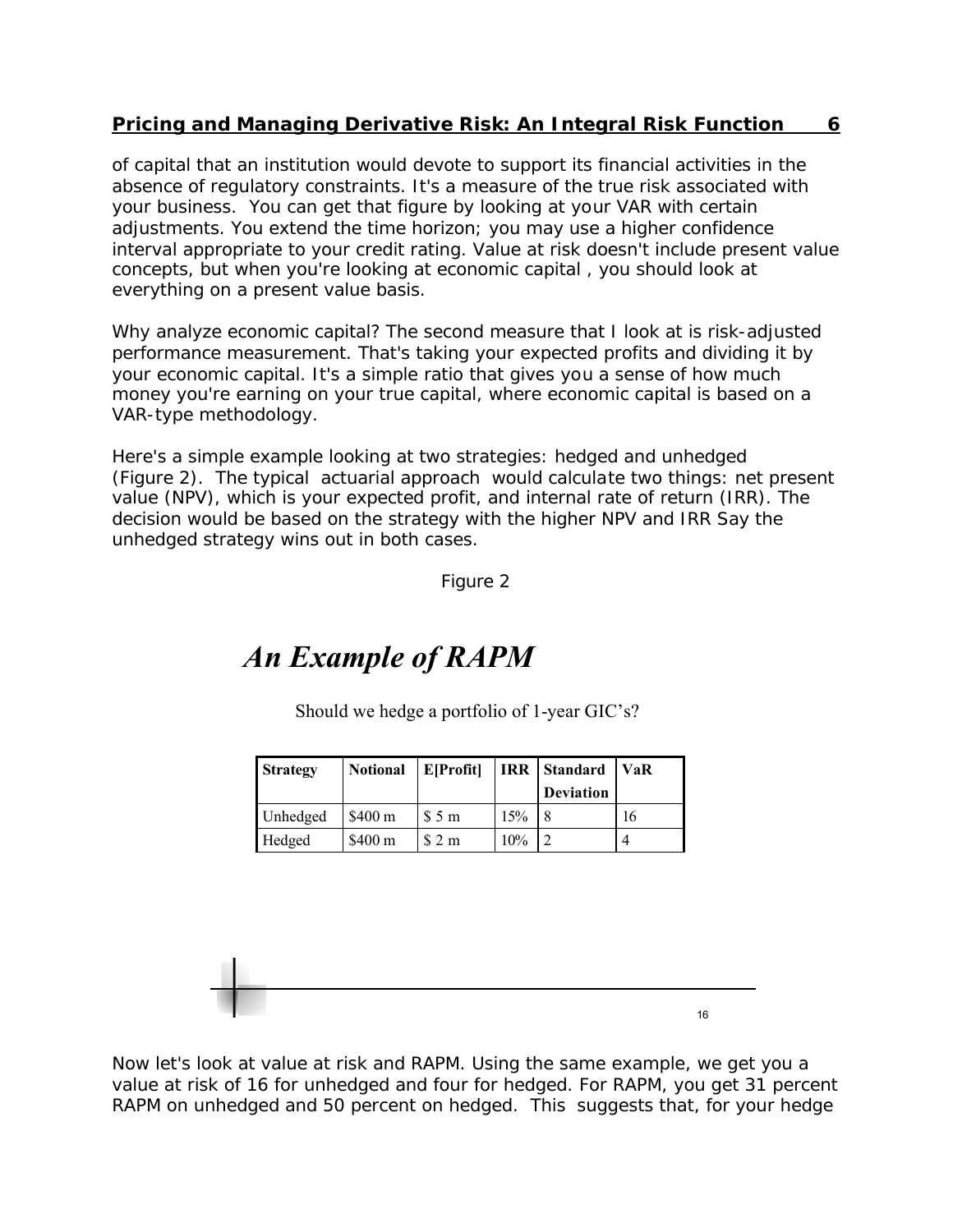strategy, you're getting a better risk-return profile. This is different from what you would get under your traditional NPV calculations.

In summary, VAR has a place in the insurance industry. Your time horizons have to be longer. Because you're looking at longer time periods, your volatility in your assumptions changes over time and you have to adjust for that. Measuring correlations among different risks is difficult due to lack of data.

The biggest pitfalls are modeling or assumption error. Using VAR to make decisions is useless if the data is no good. Finally, it's most important that you put it on a basis that is easily understood by senior management and outside investors. VAR and RAPM are good methodologies for helping you understand what your sources of risks are and how they interact. They provide a basis for comparing to see if you're being rewarded appropriately

**MR. NOVIAN E. JUNUS:** Good afternoon. I'm going to talk primarily about the design and pricing issues that you need to take into account. I'm not going to go into the details in terms of how you would set up your scenario generators or what assumptions you need. I'm going to leave some thoughts with you about how to derive those assumptions, how to look at the analysis and how to look at your pricing results to make sure that the model is giving you some numbers you can believe in.

I'll start with a brief description of the derivatives that are in insurance products. I'll go over some of the competitive landscape and the trends happening right now, particularly in variable annuity product designs and features. I'll also go over some considerations you want to take into account when you're designing and pricing the products.

I would characterize derivatives in insurance products as any kind of guarantee you have (Figure 3). That includes minimum-rate guarantees in fixed annuities, return of premium provisions and no-lapse guarantees in variable universal life (VUL) or universal life products. My focus is on equity-related guarantees: guaranteed minimum death benefit (GMDB), guaranteed minimum income benefit (GMIB), guaranteed minimum accumulation benefit (GMAB), guaranteed minimum withdrawal benefit (GMWB) and guaranteed payout above floor (GPAF).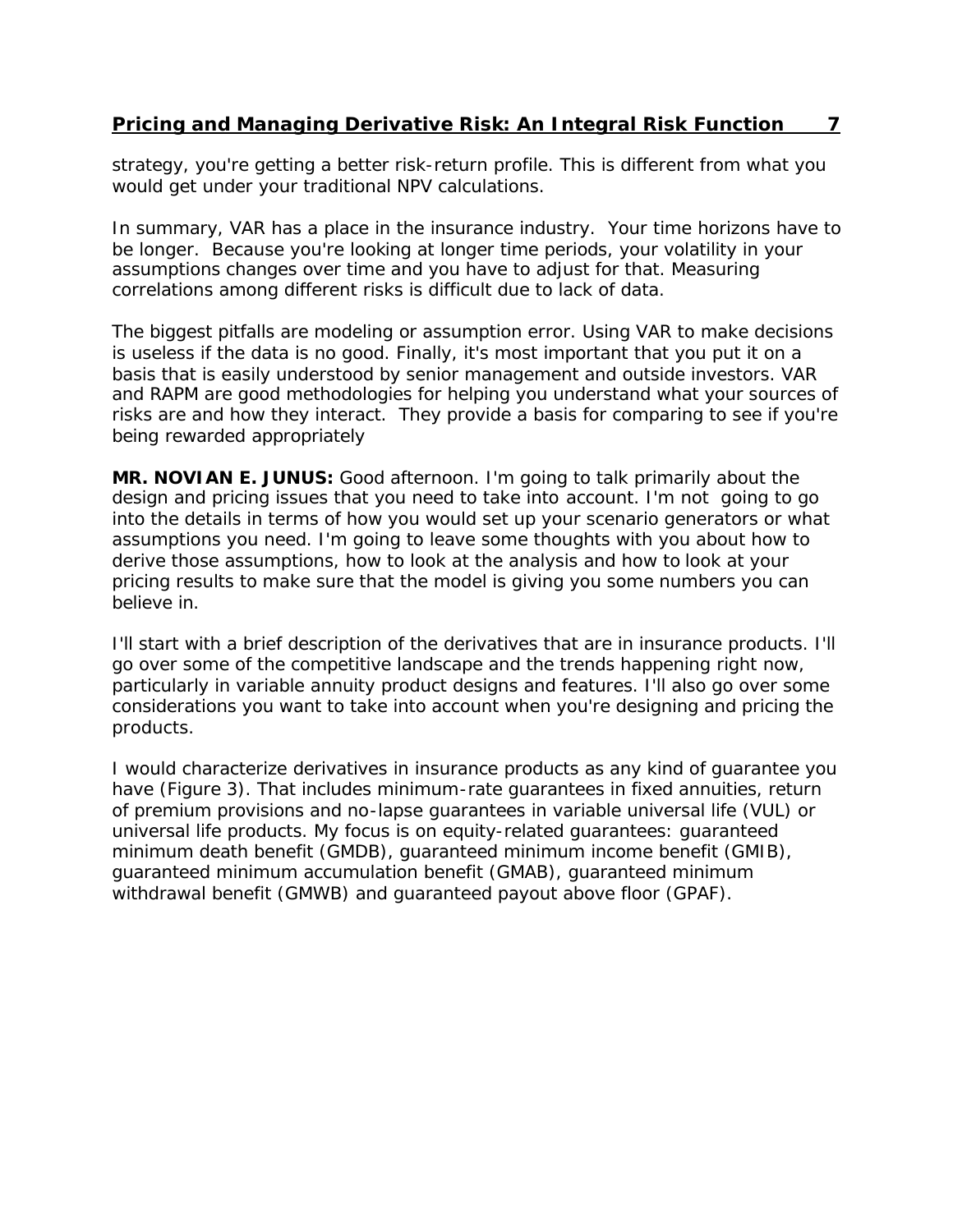

These guarantees developed due to insurance companies' need to differentiate their products versus other financial institutions. It started with the unbundling of the traditional life product into universal life. That was a response to the competition from "buy term and invest the difference." Growth of the accumulation business, and less emphasis on protection, is how you get to the variable annuity versus a mutual fund product.

The current rationalization of product designs and features is being driven by dwindling reinsurance capacity. A few companies are holding back from developing these guarantees on their products because they cannot see how to price it adequately and competitively. In Canada, RBC and reserving requirements for these kinds of guarantees are increasing. People are becoming more aware of the cost of the tail event and increased earnings volatility.

People characterize the GMDB guarantee cost as being great, but your deferred acquisition cost (DAC) volatility is even greater due to lower equity returns.

Figure 4 shows what's happening right now in the industry. The points in yellow indicate the rationalization of pricing and designs in the market place. Companies are removing benefits, like dollar for dollar, and increasing charges. On GMIB riders, we are seeing lower guaranteed annuity factors (GAF), longer waiting periods before the option can be exercised, fund allocation restrictions and, again,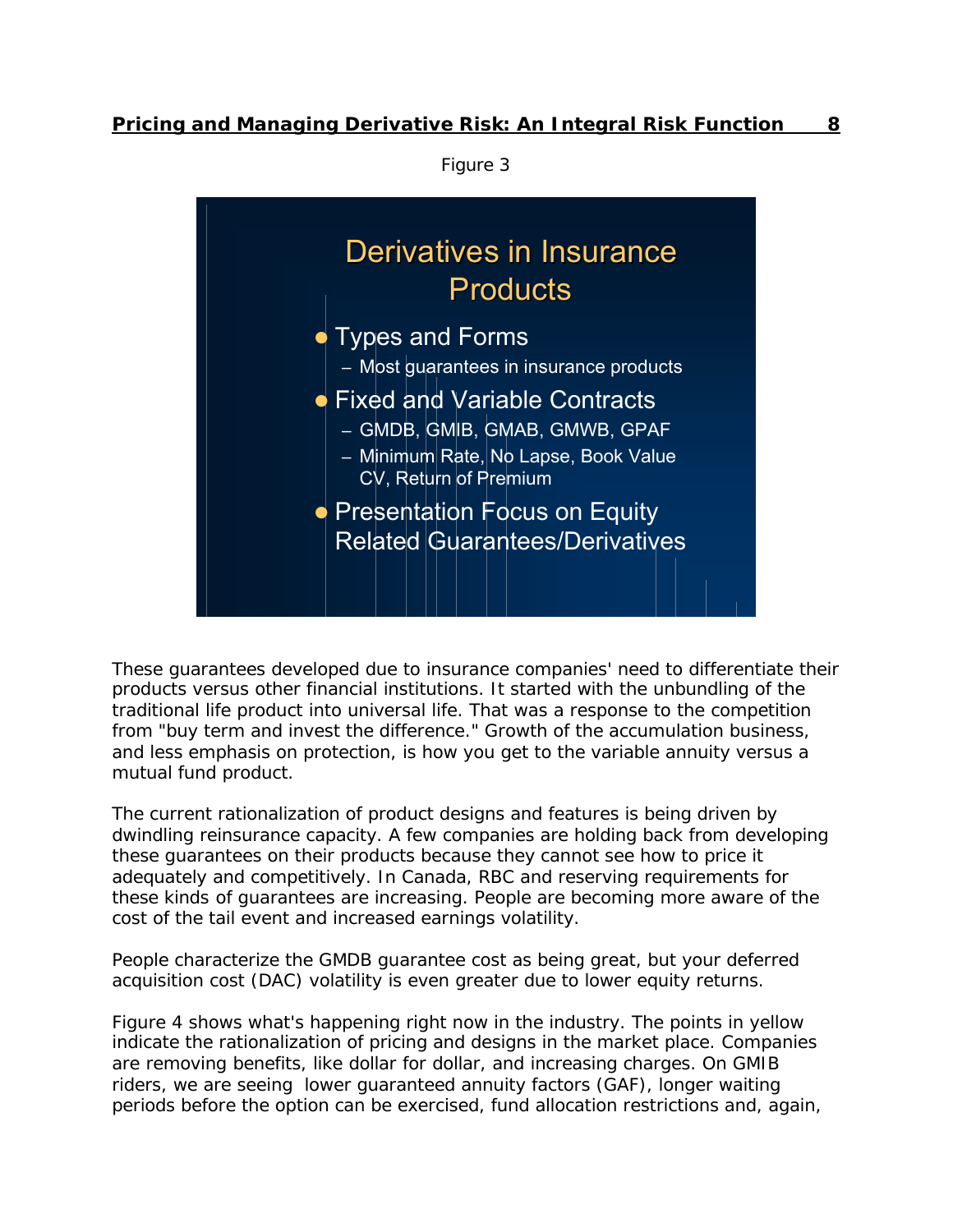increasing charges.

Figure 4



Figure 5 shows what is happening with GMAB. Companies came out with the basic products early and then they started increasing the charges. Now they are coming out with different kinds of GMABs, which employ a systematic asset reallocation between fixed and equity. Another innovation is a GMAB fund that will guarantee a return of principal at the end of a certain time period. That fund is being managed by the insurance company.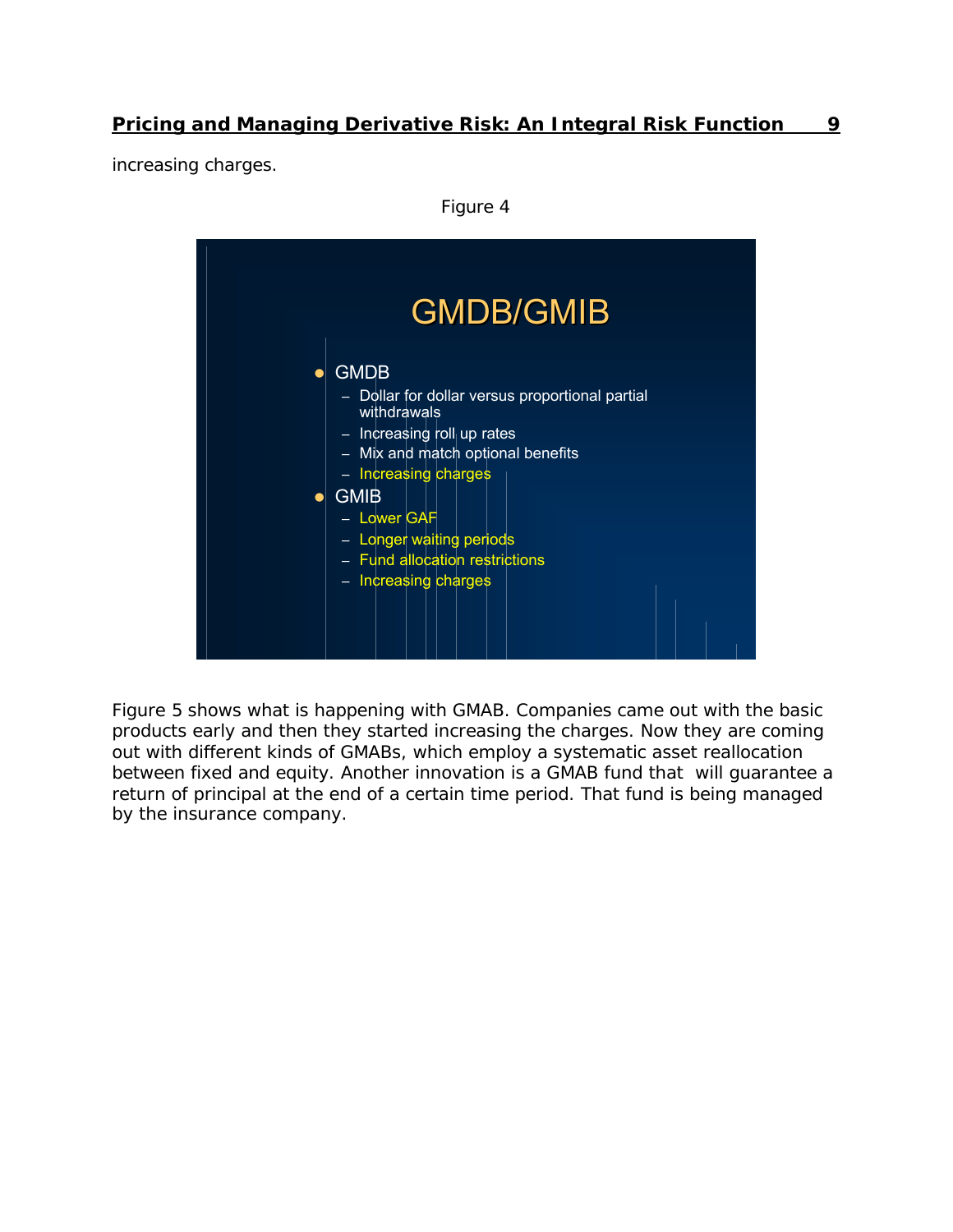GMAB/GMWB  $\bullet$  GMAB – Guaranteed minimum account value at end of waiting period – Systematic asset reallocation – GMAB fund option  $\bullet$  GMWB – Guarantees percent of premium annual withdrawal up to amount of initial premium – 7% of premium annually

GMWB, which guarantees the return of premium in the form of annual withdrawals, is a lot less expensive than GMAB. A few companies have started reintroducing that or coming up with variations of that.

GPAF is new; there are only about four or five companies that have it (Figure 6). Fund restrictions are key, but there is limited availability right now. I think there may be more rationalization coming soon. For earnings and enhancements benefit (EEB), companies are including more caps. One of the selling points of EEB is a diversification of risk versus the GMDB.

Figure 5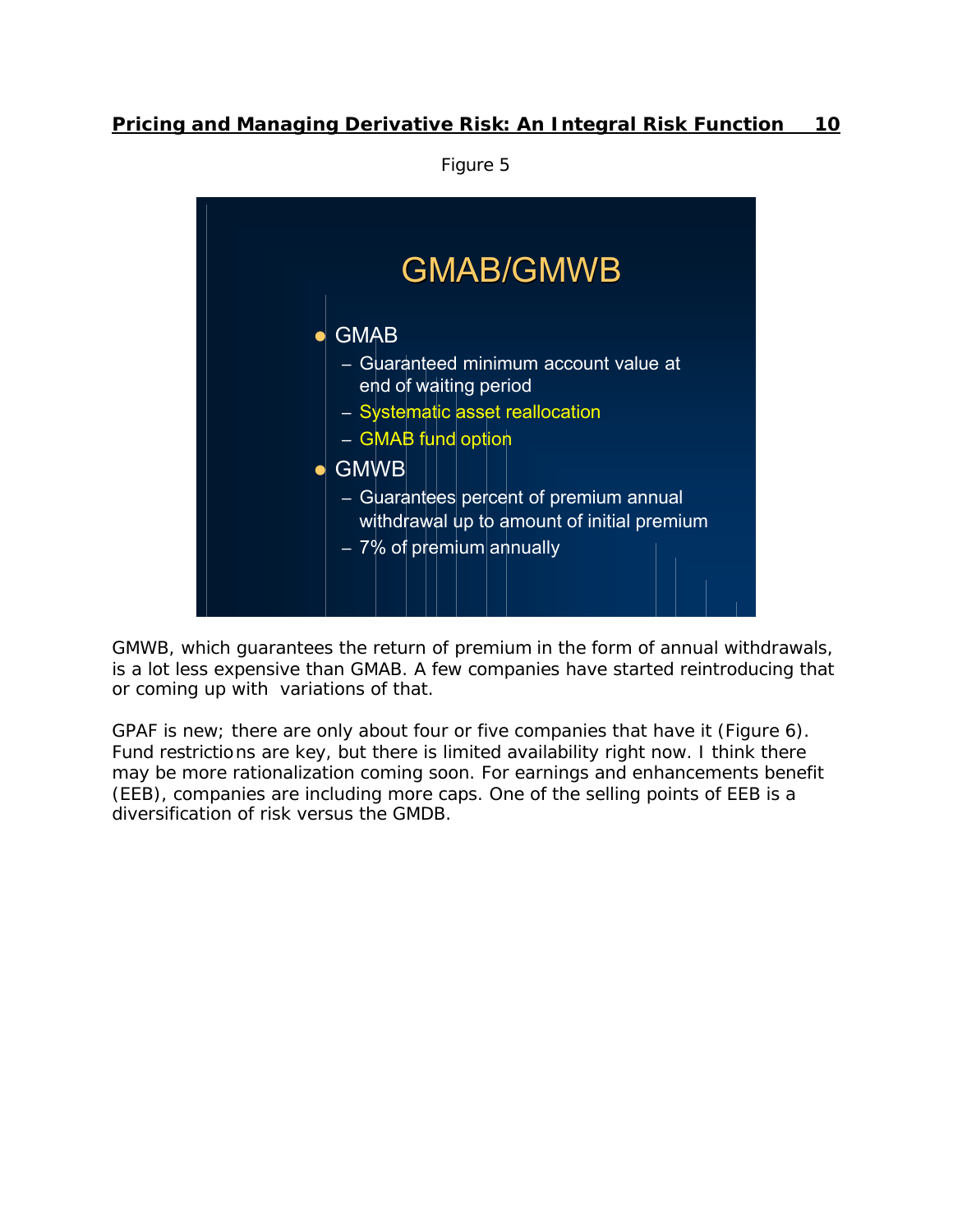Figure 6



This is what you want to consider when you design these products. You can have limiting features, but the danger with limiting features is that they can be misleading. Market-conduct issues can come back to haunt you later. You need to make sure that you're up front with what kind of limitations you have. The cap on roll ups and ratchets is very visible. Fund restrictions are very visible. Issue-agebased fee structure and design are very visible, too, unless you hide that in the prospectus.

Another design consideration may be sophistication of distribution and target market. You may want to offer different designs to more sophisticated channels because they have the ability to anti-select.

Where should you position yourself within the competitive landscape? This is very capability- and competency-driven, unless you can reinsure the risk away. If you don't have the capability to manage a hedge portfolio properly, then you have to be careful in your design. Otherwise, how are you going to control the risk. If you're big enough, and you can manage your own hedging, that's great. If not, be careful how you design it and how you price it. There may be alternative design options out there.

You don't necessarily need to develop all of these guarantees. You can mix and match, or analyze the different design options for each guarantee. An example is guarantee payout annuity floor. You can either attach the guarantee payout annuity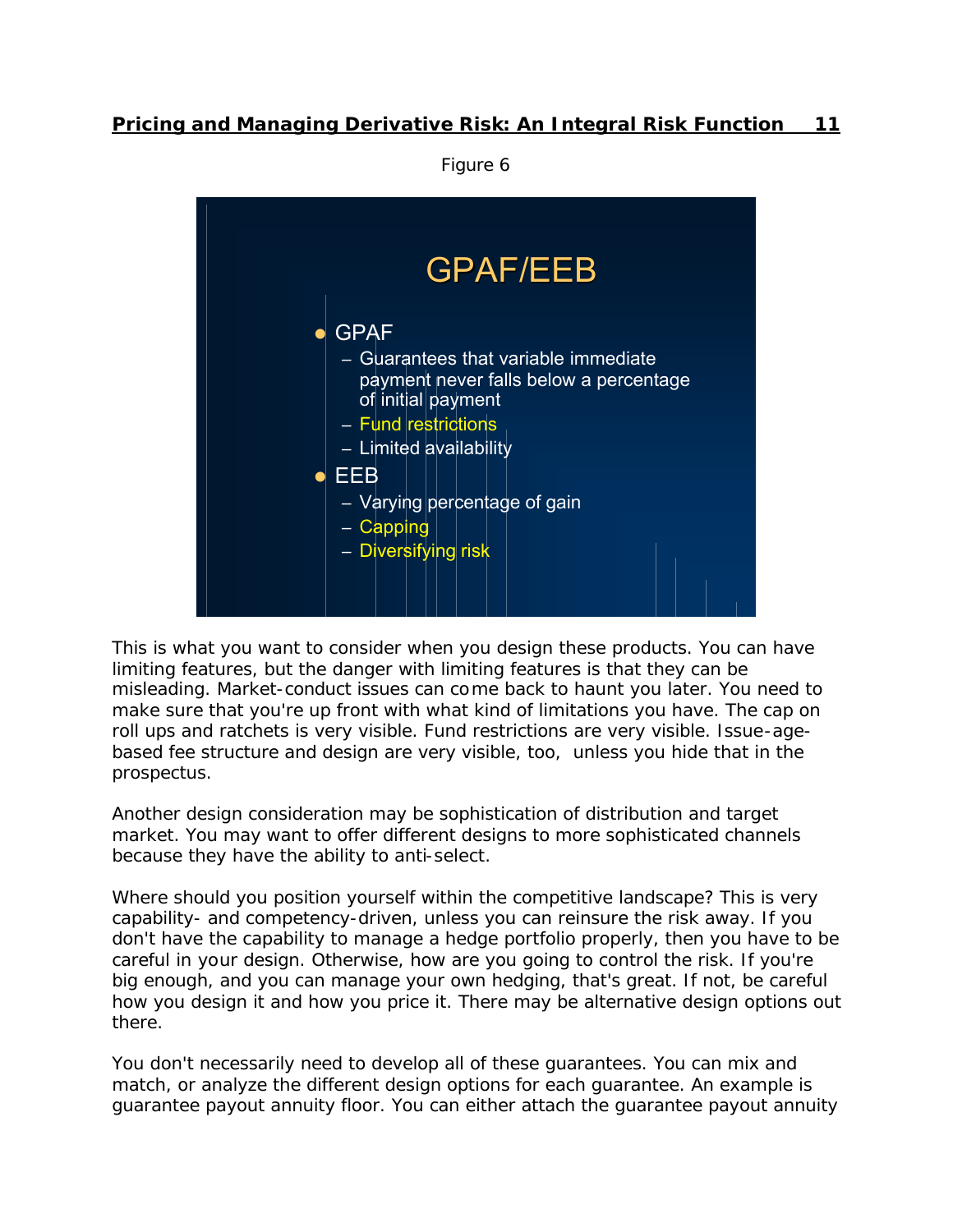floor to a variable annuity or you mix and match with a fixed annuity providing the floor and stick the variable portion in a variable annuity. It's like replicating a portfolio when you do arbitrage-free pricing of an option. Do the analysis and rationalize your pricing that way.

Let's go to some practical techniques. There was a session I went to today about Markov Chain Monte Carlo that was very technical but very good. It gave a good background of the theoretical aspect behind scenario generation. We learned of the regime-switching model, used in Canada to determine reserve and capital levels.

When you generate the scenarios, make sure they replicate expected fund performance. Otherwise, you have some basis risk. In Canada, they force companies to calibrate the tail so that it's fat enough for reserving purposes. Do you want to take that into consideration when you're pricing?

You want to tie your interest rate and equity returns together. When you're pricing a GMIB, the cost depends on what interest rates are at the point when the person can exercise the option. There are various theories about how to relate equity returns to interest rates. It's not just generating scenarios. You have to generate the right scenarios.

Consider the use of stochastic and Monte Carlo pricing. In Canada, I know of a company that prices on a stochastic basis. It also sets up stochastic reserves when it's pricing. So 10 years from now, the company has to stochastically determine the reserve at that point in time. That's making it really hard, but that's the kind of reserving standard that's being enforced in Canada and may happen in the United States.

Policyholder behavior also needs to be taken into account. The biggest thing is you have to stress all of the assumptions, including policyholder behavior.

In Figure 7, mean return is on the Y-axis; and risk is on the X-axis. This is a riskreturn profile for different designs and different policyholder-behavior assumptions. Design C is inefficient; it's low return/high risk. Design B makes you relatively indifferent to policyholder behavior. With design A, however, if you are wrong on your assumptions on policyholder behavior, you can be really wrong on expected return. This approach is akin to what people do with efficient fund analysis for investment strategies. For pricing, of course, you have to reconcile and calibrate to what is being charged in the market place.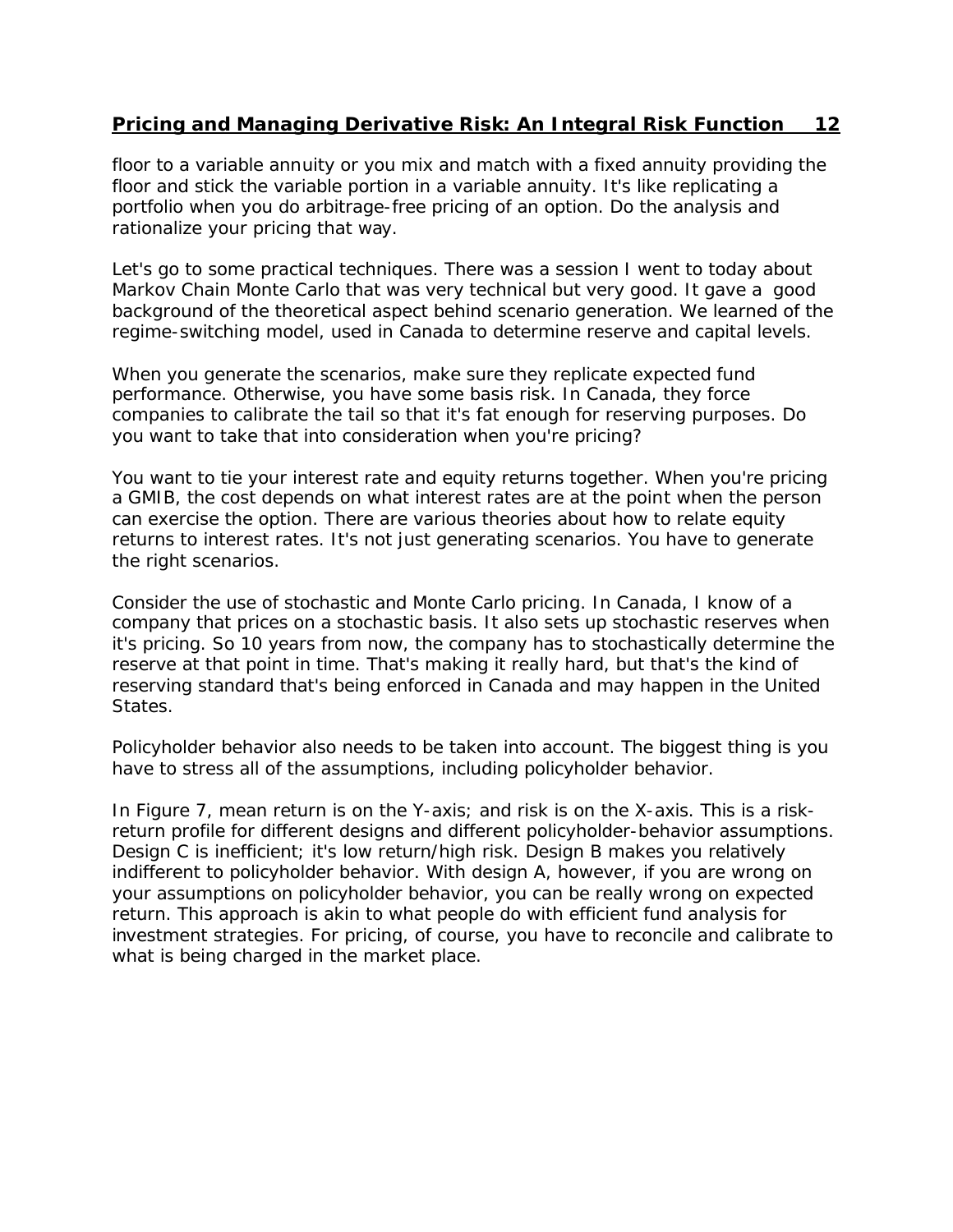

Figure 7

Reality says that you have to calibrate to all three pricings. But if you're determining your own price, using your own assumptions, you have to understand the impact of those underlying assumptions. They do include some underlying assumptions in terms of policyholder behavior and utility function. Another, simpler way to price it is to have your reinsurer or investment bank price it for you.

In pricing you have to understand your bet. You can only manage well that which you are able to manage. You can't manage interest rates. You can't manage equity returns. So know which levers you can manage, then manage them. If you can't manage policyholder behavior, you need to know how varied the results are if you make wrong bets. Beware of modeling areas and tail risk; if you can't price it, don't introduce it. The interaction of sources of revenue can be something to consider in the overall pricing of your product. Then when you're trying to price based on your actuarial projections, at what level of certainty do you want to price? There are competitive considerations. You don't want to be the ones that are sticking out like a sore thumb. Another thing to consider is that most times, on a GAAP basis, you can't reserve this unless you hedge it. You're going to have earnings volatility on these kinds of products. You have to take that into consideration when you are pricing these products.

**MR. JAMES P. GREATON:** I'm going to address one of the follow-up questions from pricing. What do you have to do to manage the risk once it's in house?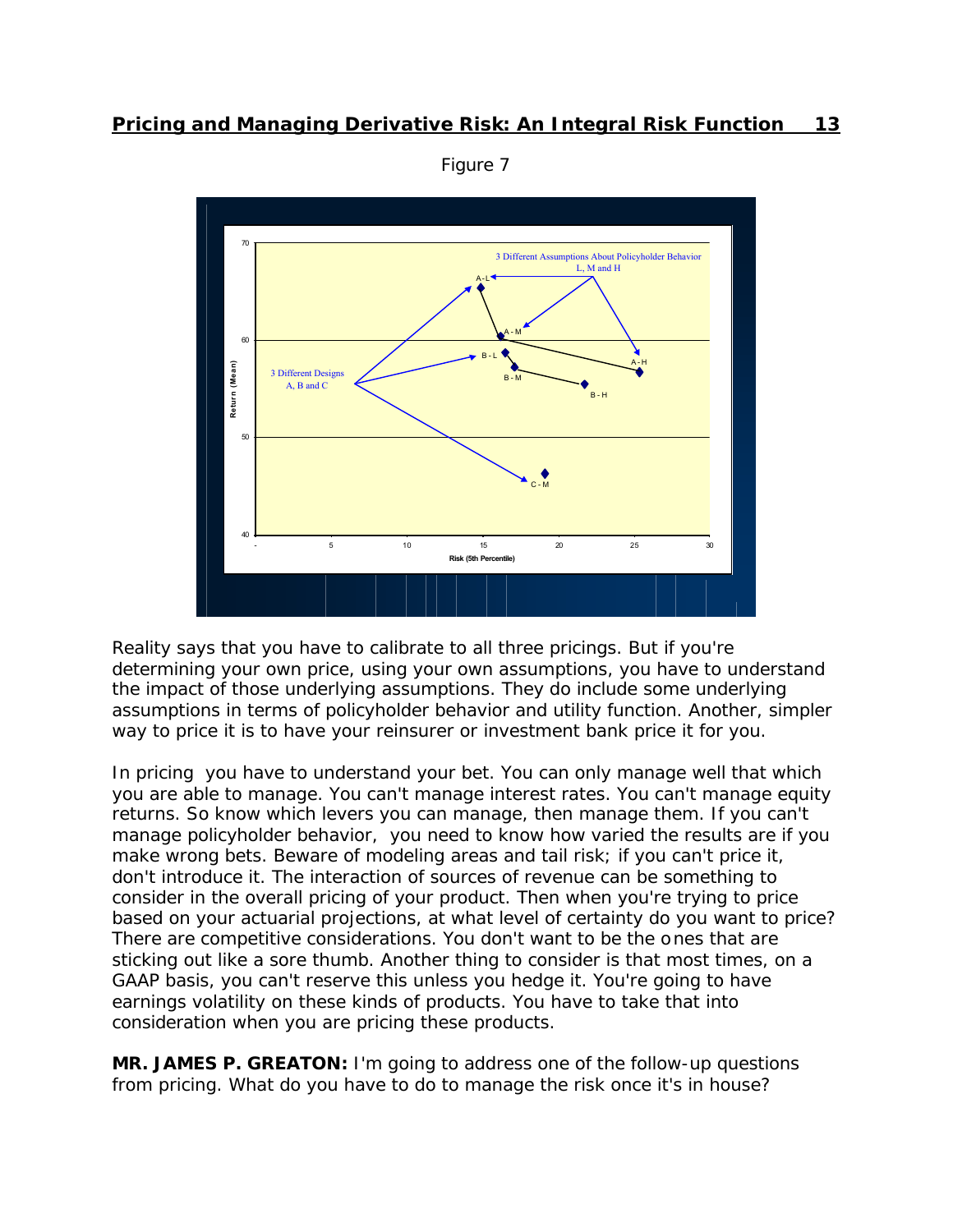You don't get a reward without taking some risk. We've written a lot of derivatives on our liability side, the balance sheet, especially around variable annuities and the guaranteed benefits associated with them. You have to take some of that risk to get reward. Having the derivatives on your liability side is one thing. If you have them on the liability side, you better also put them on the asset side to manage them and to match them. We as actuaries are more comfortable with managing risks that we are familiar with—mortality, morbidity, credit or perhaps asset/liability mismatch risk. We've developed an expertise in these over the last few years. Hopefully, we can develop an expertise in managing derivative risk. We still need an intelligent framework in which to do that.

The basics of a risk management framework can be boiled down to five steps.

- 1. Identify and assess the risk;
- 2. Select a risk management strategy;
- 3. Implement the strategy;
- 4. Set up a reporting regime; and
- 5. Monitor.

There is a feedback loop into identifying what other risks you've taken if you properly set up your strategy. I'm going to walk through each portion of this cycle.

To identify the risk, you need a clear picture of the option that you've written. You need to understand the exposure to the underlying instrument, but you may also need to understand exposure to other key factors in the risk. When people talk about the Greek letters, what they are talking about is exposure to not just the underlying instrument, but also to potential movements in interest rates, volatility or other parameters.

When you're talking about liability-side risk, you need to understand policyholder behavior dynamics. Changes in policyholder behavior impact your potential payoff, but also changes the risk.

I found it quite useful to involve the investment professionals up front in these processes. They have insights into what a derivative is and how to manage it. If you have a good derivative person in your investment department, make sure he or she is involved in both the product-design process and the risk management process. If you decide to keep the risk in house, the major responsibility is going to be on his or her shoulders.

Once you've identified your risk, you need to come up with a strategy. You can avoid the risk by not writing the product. You could transfer the risk or come up with some other mechanism to eliminate the risk. You are probably either going to accept it out flat, which a lot of people have been doing implicitly without understanding that they are accepting the risk, or you can try and come up with a strategy to reduce the risk. If you choose to reduce the risk, you need to determine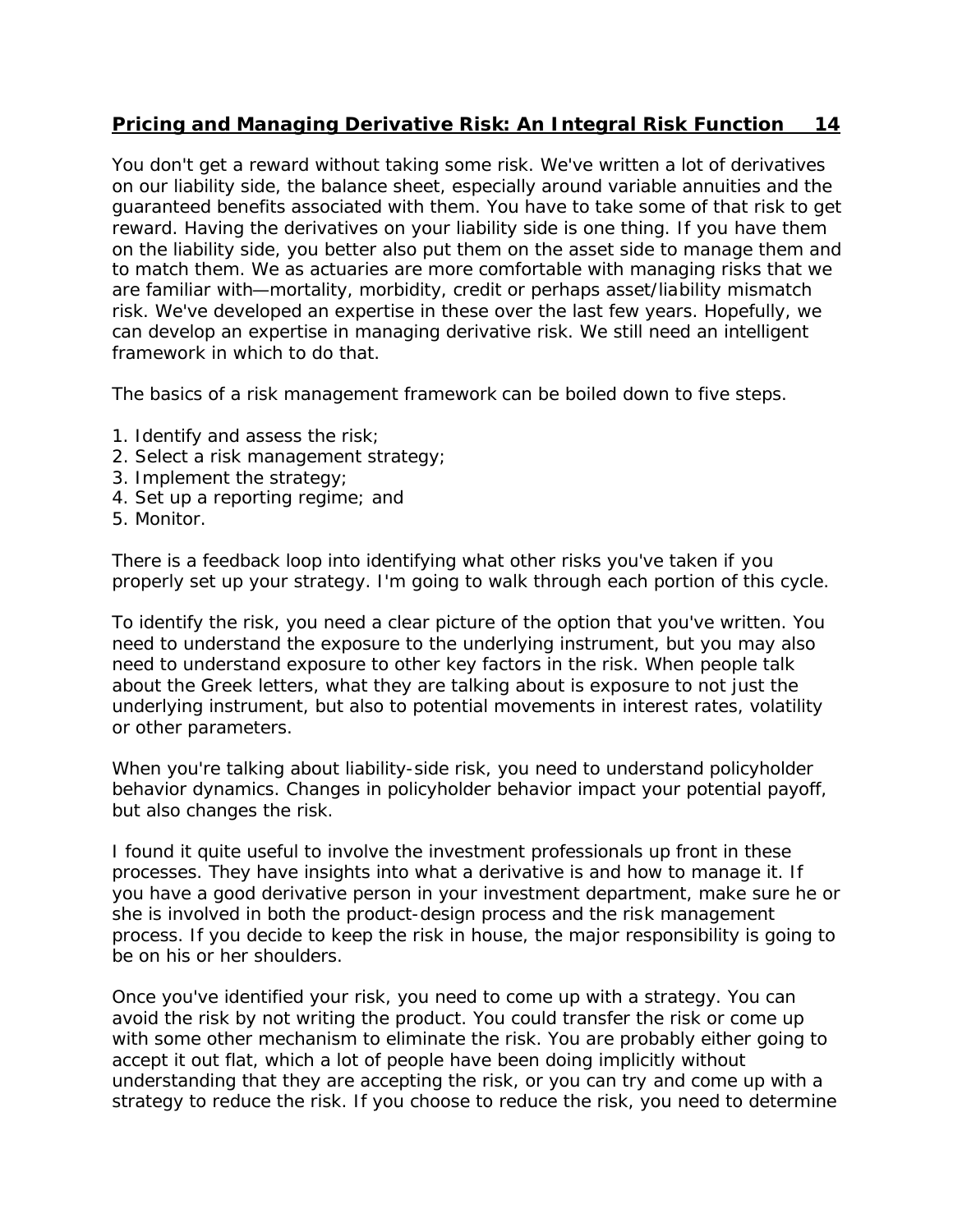how you are going to manage the strategy. You should explore all the alternatives. Talk to reinsurers to see what they could offer you. Talk to investment banks to see what they could structure for you. Compare the cost of each of these strategies to accepting the risk yourself.

The fact of the matter is that the future is a single scenario. We just don't know what it is. You have to test what level of loss you'd be willing to tolerate, how probable you think that is and then decide which of these alternatives you want to go with.

In helping you to choose that strategy, you need to properly quantify your risk. Some ideas include VAR, embedded value or a measurement that Sun wants to implement, embedded value at risk. You could look at maximum loss, or potential volatility in some earnings measure. You need to have a viable model. In other words, once you've chosen your framework, you need to have a model that can measure that framework in. If you can't turn around an embedded value calculation in less than three months, you're going to have a tough time using that as your framework for decisions.

You then have to select the strategy that's going to fit the criteria in your framework. The strategy could be reinsurance, it could be hiring a professional investment bank to do the hedging for you or it could be doing the hedging in house. Another key item is realistic assessment of your company's ability to execute the actual strategy. You just can't have one person in the investment department who wants to play with derivatives. You need the supporting infrastructure to implement the strategy.

Assuming that your strategy isn't to hand it over fully to a reinsurer or an investment bank, you need to consider the cost of putting up the infrastructure to manage the risk. That includes developing the systems you'll need to dynamically hedge a derivative exposure. You will need to be able to measure your exposure real-time in the market place. You'll have to develop sophisticated systems to populate it with liability data, real-time, at least once a day. You'll also need to set up processes to measure the risk and give information to the investment professionals so that they can pull the triggers and make the trades. The people are the key. You must have sharp people in the investment, actuarial, administrative, accounting and audit areas to get the processes up and running.

The next key item that you need is some sort of reporting mechanism. You need to define, beforehand, what kind of reports you need for each area (investment, actuarial, accounting, and so on); their information and timing needs will be different. You will need to prove your hedge effectiveness and fill out an income statement and balance sheet. If this process is going to work well, you will need to inform management about how the system in place is performing and give them feedback on whether the strategy is meeting the defined goals. If you get a climate like the last six months where the market is volatile, you may need more frequent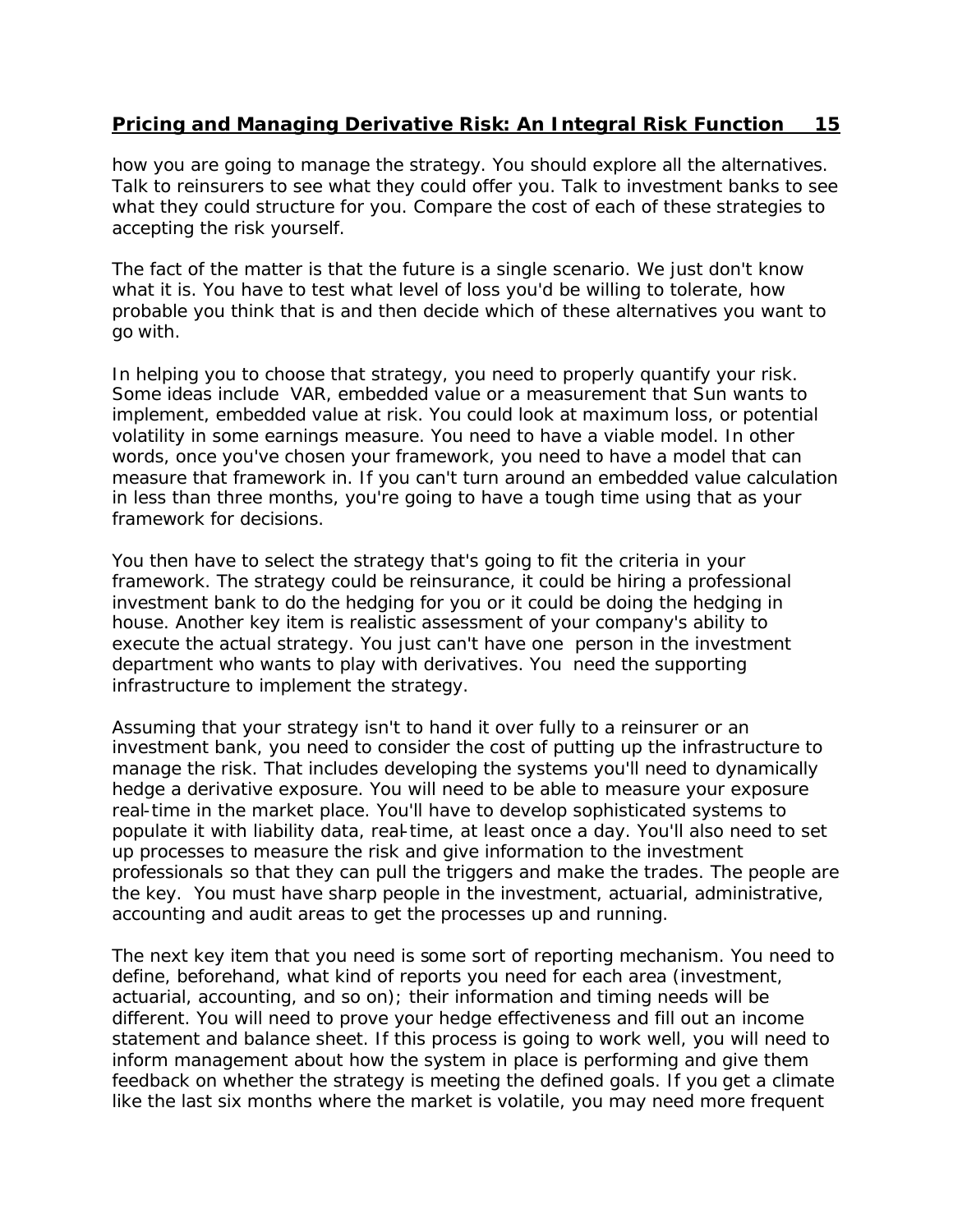reporting.

Once you've defined your reports, the key is to have a clearly defined strategy and have individuals accountable for implementing that strategy. If you don't have individuals that are held accountable, you're going to fall short. That strategy may be different for different companies. It's okay to have different strategies; you just have to make sure everyone understands what your strategy is. You then have to measure your execution against that strategy and measure the effectiveness of the strategy for actually obtaining your goals. This monitoring needs attention at the top of the company, so it can get the proper attention further down in the company.

There are some other considerations. You need backup plans. If you lose key people or key systems, you must have a disaster recovery plan. You need to have trained people two or three deep in the organization. It helps to have a good audit team, both internal and external, in order to be able to test the effectiveness of your strategy. They can help you set up the strategies and build an effective process.

You'll need standard reports for regulators and appointed actuaries, and you'll need enhanced modeling capabilities, especially for asset adequacy analysis.

With respect to financial reporting aspects, a key item involves whether you want to hedge the economics of the policy or hedge earnings. Those are not necessarily the same item. A statutorily defined reserve is not the same as the economic value or the market value of a liability. Do you want to design a hedge that is going to offset how your statutory reserves move, which will give you smooth reported earnings? Or do you want to come up with a full cash-flow projection of the underlying derivative and match that on an economic basis? If the latter, understand that you might have swings in earnings on both a statutory and a GAAP or a Canadian accounting basis. Consider the commissioner's annuity reserve valuation method– updated market value (CARVM-UMV) for equity index annuities, which have derivatives embedded within them. That certainly is not a market value of the liability. It's a conservative look at the options, taking the worst-case and holding that as the highest value. That's not necessarily what you want to hedge. But if you want to hedge those earnings, you better be hedging CARVM-UMV. AG 34 is going to have a drop and recovery. Do you want to hedge that one scenario so that your earnings are level? Once again, that is not going to be the market value. Guideline MMMM requires an adequacy analysis, which most people would take to mean cashflow testing. What's going to be your investment strategy behind that? You're going to have to do that by year-end. Good luck.

U.S. GAAP, FAS 133—some forms of the embedded derivatives are covered and some aren't. GMDBs are not covered, so you can't reserve for them. If you decide to hedge, you will have a hedge on your balance sheet that will fluctuate with market values and nothing on the liability side to offset it. That will go straight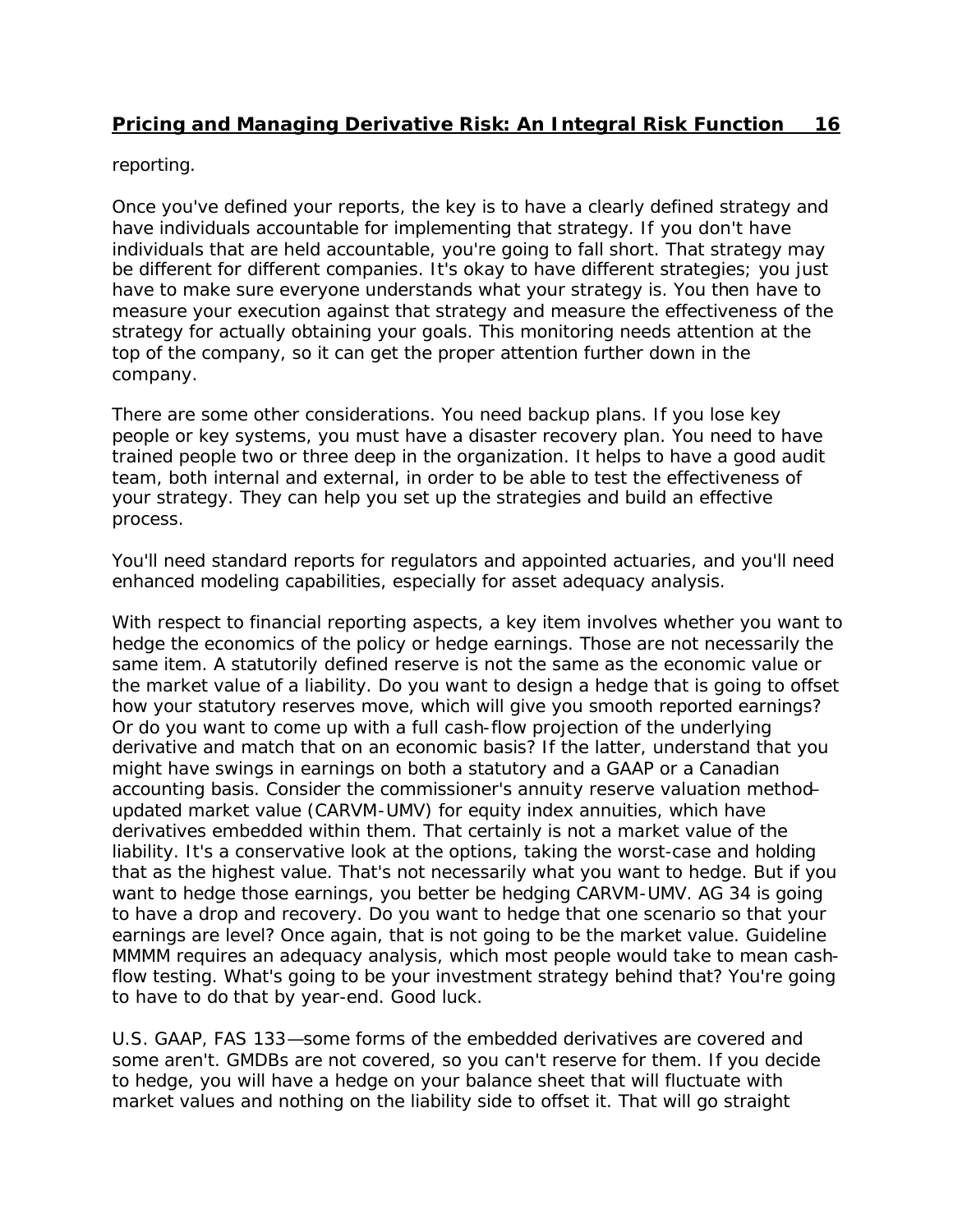through earnings. Equity-indexed annuities (EIAs) in multiple-term options are required to hold multiple-term options. You'd be a fool to hedge multiple-term options. Therefore, you will definitely have a mismatch between your hedging strategy and your liability. That's going to come through earnings. No re-bifurcation means that at the end of the period, you can't re-bifurcate the policy. Therefore, two identical policies are going to be accounted for differently under FAS 133. You may be able to hedge the earnings, but you won't be hedging away your economic risk if you do that.

Canadian GAAP or cost accounting standards (CAS) have become near and dear to my heart over the last year or so. CAS has some tough scenarios that you have to test. But, once again, those are not market-value scenarios. To some extent, Canadian GAAP is a bit easier because it's on a cash-flow-testing basis. If you have a derivative that works to offset the majority of your risks, you get to account for that in your cash-flow testing. Then when you mark that to market, it's just going to flow right through onto the liability side of the balance sheet as well. But once again, the regime-switching lognormal process that you're calibrating to is not a risk-neutral, or market-value valuation. You might have a slightly different valuation basis for the hedges that you buy than you would if you were to try and hedge the economic value.

**MR. MARSHALL C. GREENBAUM:** Good afternoon. I'm going to be giving my presentation in the context of variable annuity products. I've been asked to touch on all the subjects that my co-panelists have talked about. My comments are equally valid to just about any accumulation product. I'm going to focus a bit more on viable hedge solutions as opposed to some of the other pricing criteria and design motivations.

It should be clear that variable product cash flows are derivatives. We talked a lot about GMDBs, GMABs and GMIBs, but let's not forget the mortality and expense (M&E) fee. The M&E is also a derivative; its value is contingent upon the policyholder's account value. Novian talked a little about substantially increasing RBC requirements. For those of you not familiar with what's in progress, I strongly suggest you get a copy of the latest report and take a look at it. We're looking at increasing capital requirements in the neighborhood of five to 10 times for an atissue policy that has an enhanced death benefit.

I'm going to talk about hedging the tail exposure given these capital requirements, which are all driven by tail scenarios so that you cover somewhere between 95th and 100th percentile loss scenario. If you're going to do any amount of hedging, start with the tail and work your way up. We'll talk about dynamic hedging and active hedge programs. It's a theoretically interesting process, however, it's a very daunting task and there are certainly a lot of hiccups along the way.

Regulators are taking a look at these hedging programs. Canada will not necessarily give you full credit for dynamic hedging programs. If so, it will be sub-optimal for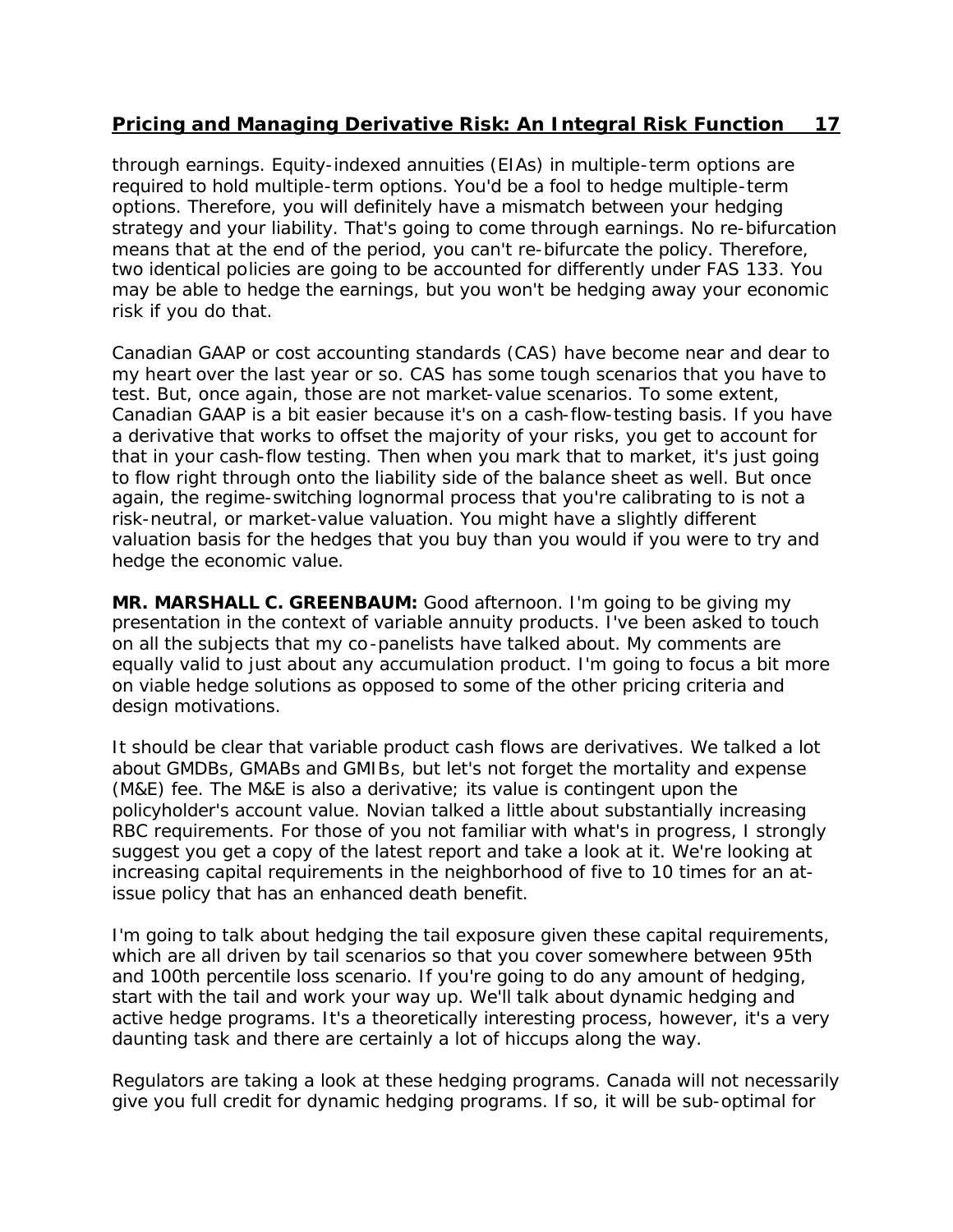an insurer to have its own dynamic hedging or active hedge program.

I think we're in a situation where we've exhausted institutions that are willing to take on this very large exposure, which I'll call an unhedged business model. If you're looking to transfer the risk, you're in a situation where you need to pay the capital market price for the embedded risk. When I talk about risk-neutral, fair market value, or market value, I'm using all these terms as synonymous with what the actual market price is to hedge out the risk.

In a variable annuity product, there are two main sources of risk. I mentioned the M&E fee; the M&E fee is charged as a percentage of account value over time. It's essentially a forward commitment. Someone has promised to pay you if he or she is in the policy 100 basis points, one year from today, two years from today, three years from today. A forward commitment is essentially a derivative that could be hedged with futures contracts. You could hedge out the risk of the underlying assets portfolio using indices. The M&E fee varies. It's a one-for-one movement with the underlying account value, and so it essentially has the risk profile of owning stock. There's a guaranteed minimum death benefit through a non-linear exposure. If the markets go up, there are no claims. If the markets go down, there can be significantly substantial claims. In financial jargon, that's referred to as a "put option." Because of the various designs, it's a very exotic put option. The policyholder has the ability to put the contract back to the insurer upon death or upon annuitization.

I'm just going to mention briefly the pending capital regulations. They are all being driven by tail scenarios. They're looking at piggybacking what's been done in Canada, what the Office of the Superintendent of Financial Institutions (OSFI) has put out in the guidelines. There's a lot of talk about conditional tail expectation calculations, which is the result of running a Monte Carlo scenario set, looking at your worst X percentile of results, and ensuring that you have capital to cover your claims over that basis. There are some differences in where the United States is headed. The United States is headed in terms of looking at it more on a statutory income basis as opposed to a cash-flow basis and looking at a conditional tail expectation (CTE) 90 calculation—the worst-10th percentile—as opposed to in Canada, CTE 95, which is the worst-fifth percentile. There's guidance as to how to calibrate the scenario set, as well as how to calculate that CTE calculation.

Given where the capital regulations are going and where the cost of hedging is going, it's prudent to take a look at the product and do what I call an "acid test." Take a look at the market value of those cash flows—forgetting accounting, forgetting GAAP statutory financial reporting. Just take a look at the cash flows and ask, "What would be the cost for somebody else to purchase this risk?" Look at the example in Figure 8. M&E fees are 140 basis points annually. If you present value those cash flows on a risk-neutral or market-value basis, they may be worth something like 8.4 percent of the policyholder's initial deposit. The surrender charge schedule is a declining percentage of account value upon lapsation.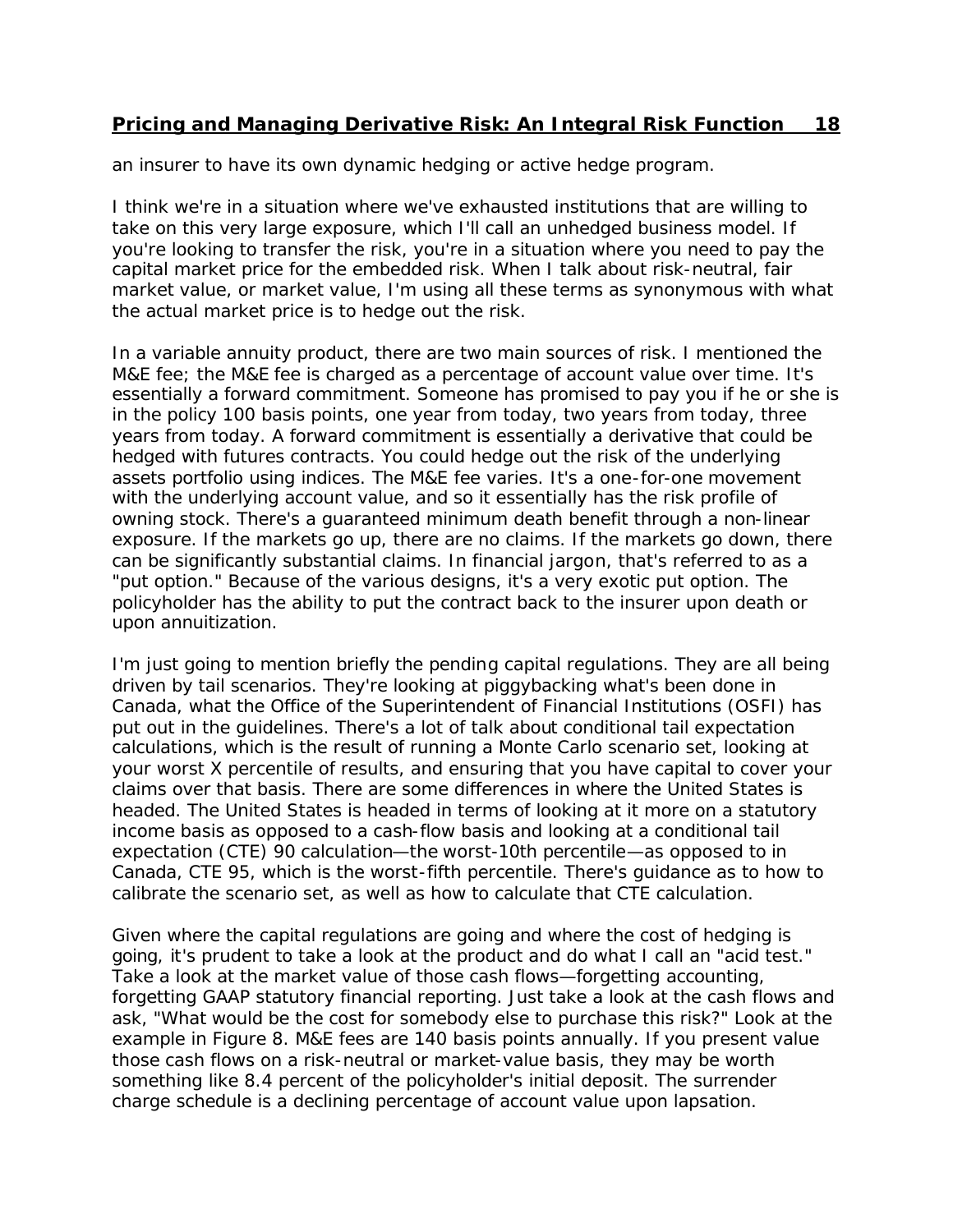According to expected cash flows, as you predict policies lapsing, that may have a market value in the neighborhood of two percent. If the product includes a five percent roll-up death benefit, the market price of removing that risk may be in the neighborhood of 36 basis points annually or 2.3 percent of the initial deposit. The net cash flows suggest your acquisition expenses plus the present value of maintenance expenses should be less than 8.1 percent. That would be the cost of theoretically moving the capital markets risk out of the product.

Figure 8

## **VA Pricing**

- Utilizing capital markets theory, MV pricing of net cash flows will need to exceed acquisition costs under new capital regime:
	- M&E = 140 bps = **8.4% of Deposit**
	- Surrender Charge Schedule = **2.0% of Deposits**
	- 5% Rollup GMDB = 36 bps = **(2.3%) of Deposits**
	- Implies…Upfront costs and PV of on-going expenses < **8.1%**
- $\blacksquare$  Charge additional margins for unhedgeable risk actuarial assumptions; fund basis risk, long-dated options (15 years+), etc…
- Underpricing GMDB and Overpricing M&E fee is acceptable as long **as Total Contract achieves pricing objective**

**4**

In addition, you want to think about all the unhedgable risk that you have in the product, such as your actuarial assumptions that can't be hedged via the capital markets. That includes fund-basis risk, the risk that the actual subaccount net asset values do not vary one to one with the indices that you used for hedging and the notion that you sold long-dated options that go much beyond what the capital market is liquid for. You are actually selling put options that go out  $15+$  years until the ultimate policyholder's death.

On the pricing side, it's okay if you underprice a feature as long as the total contract achieves the pricing objective. What are the viable hedge alternatives? Going naked really isn't a hedge alternative, but it's a baseline comparison measure of your hedging activity. Certainly you can choose to not hedge away any of the market risk embedded in the products. But if new capital regulations go into place, you may be looking at holding a substantial amount of capital, which would significantly lower the expected returns on your product.

Reinsurance is an alternative, although not readily available. There may be one or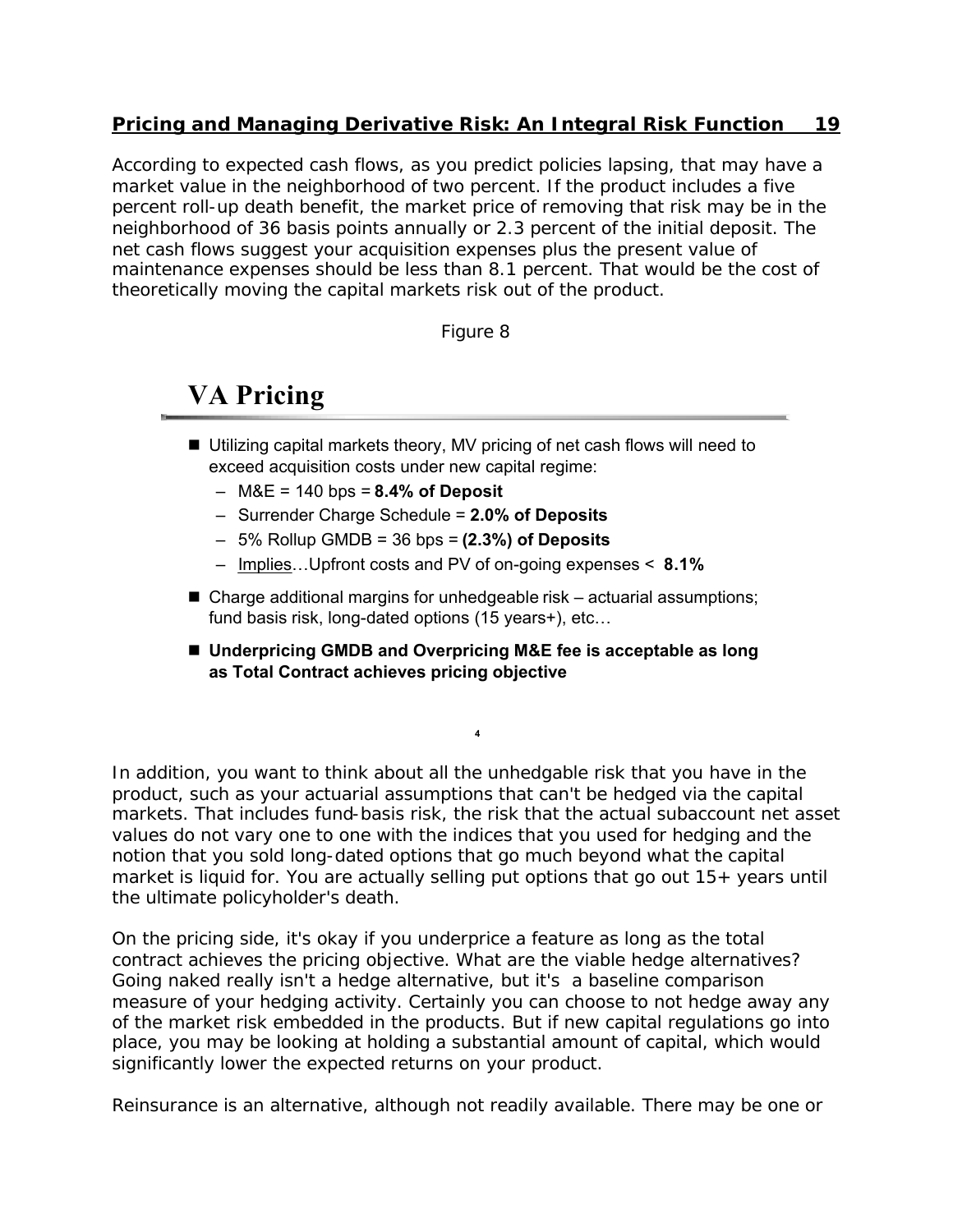two parties interested in working with you. Another potential solution for transferring the risk is to swap the M&E fee risk. There is a market for taking your M&E fees and swapping them into a known, predictable revenue stream over time, or having them fully collateralized to a lump sum at point-of-sale. There are also structures that would remove the deferred acquisition cost (DAC) from your balance sheet going forward on a new sales basis.

Dynamic hedging is an option. It requires an extensive infrastructure and a very tight framework. I'm also going to go through a case study that demonstrates how the economics under it are suboptimal.

That leaves a static-option hedge strategy, where you would buy a long-dated option structure and hold that to maturity. The intent would be for very little rebalancing of that structure.

If you want to do dynamic hedging or an active hedging program, this is a laundry list of the things that you need to do (Figure 9). Before you enter into the hedge program, you certainly need to set up your objectives, your risk tolerance and understand your trading limits. You really want no trading limits; you only want to monitor the program to the objectives and the risks that you set up and then have a fully documented program. The actual execution of the hedge program is fairly straightforward. The difficult part is coming up with the calculations of your risk, your risk exposure and what you need to hedge your exposure. You should generate risk reports with respect to different indices, with respect to your different funds underlying your variable product and your exposures to currency risk, interest rate risk, etc. The list goes on. You also need to calculate your multiple exposures—what we call your Delta exposure, your Greeks, and not only those Greeks, but also all your cross-risk exposures. It's quite an extensive process of running numerous Monte Carlo scenarios and sensitivity analyses to get all your Greek positions. The computing time required can't be done in a night's timeframe.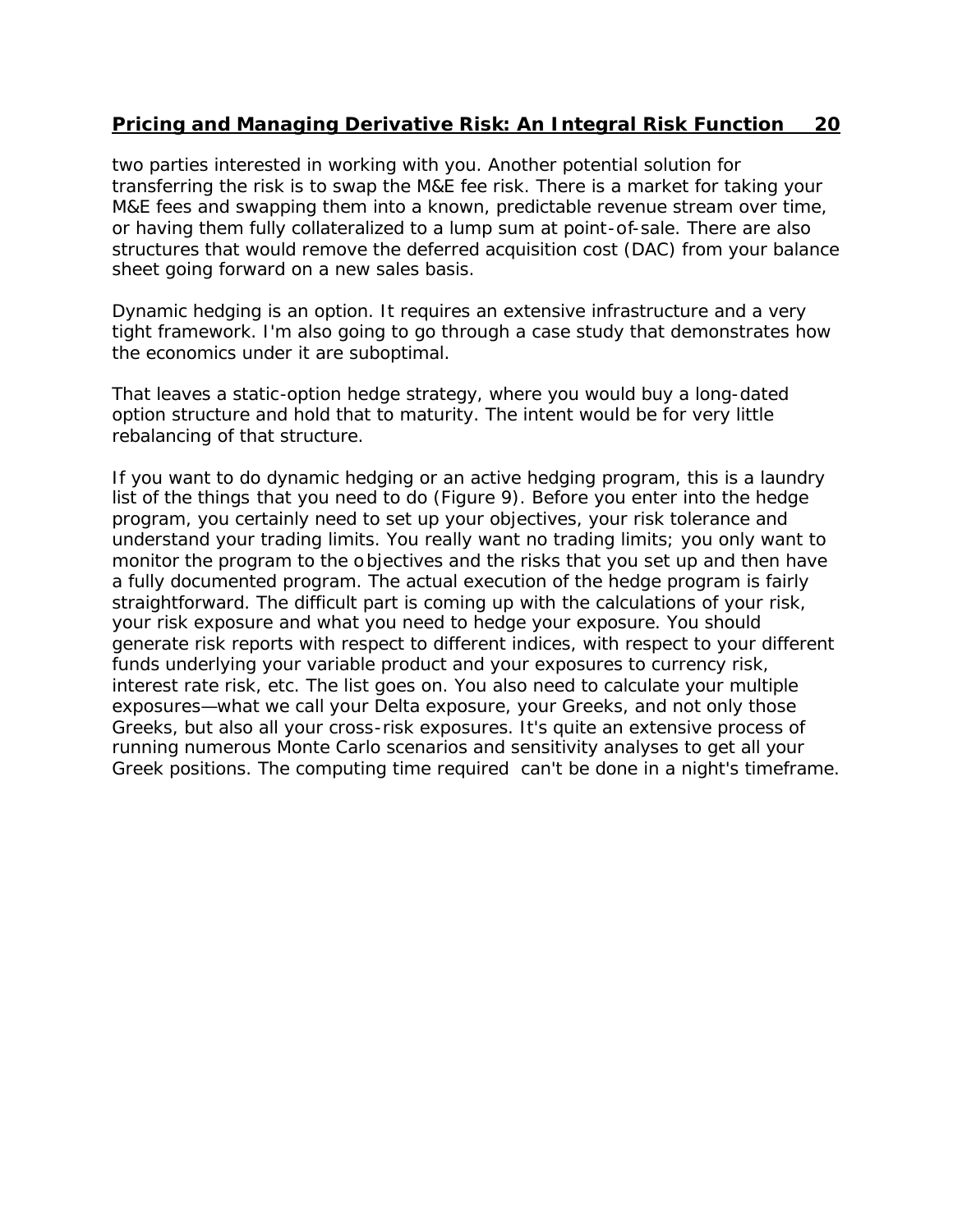Figure 9

## **Active Hedge Program Requirements**

- Set objectives/risk tolerance levels; trading limits; documented program
- $\blacksquare$  Risk report generation
	- Fund/index/stocks/currency/interest rate risk positions
	- Delta, gamma, vega, cross-risks exposures, etc…
- Requires Monte-Carlo processing, simulation analysis, back-up facility
	- Multiple processors; distributed processing
	- Constant monitoring of underlying subaccount investments
	- Monitoring of policyholder behavior
- $\blacksquare$  Rebalance/monitor asset hedges continuously with live markets
- Not a typical insurer's core business model!
	- **6 Operational, execution risks are large**

In addition to monitoring what's happening on your asset side, you need to monitor what's happening on the policyholder side. The calculations you get on the liability side are only a snapshot of when you last analyzed that risk. You need to be constantly monitoring your liability exposure. Once you've got all the analytics and the hedge program documented, then you need to continually execute the trades and monitor the markets. At the end of the day, this all boils down to what is not an insurer's core business model. It exposes the insurer to a lot of operational and executional risks. I'm now going to go through a case study which demonstrates that if you don't get the full capital relief, you'll lose all the benefits of saving on the economics cost.

Comparing and contrasting dynamic versus static hedging, what you would expect under dynamic hedging is lower economic hedge costs. There are a number of reasons for that. You'd expect to pay lower implied volatility cost over time; you'd also expect to incur lower bid transaction spreads over time. But you do this at a price of higher volatility around that expected cost. Anytime you're doing something dynamic, you're not necessarily going to have the exact hedge targets that you're looking to protect against. So, you have some variation as well as all the operational and execution risk.

For dynamic hedging strategy, it appears that the United States is also in discussions about the capital implications. I hear that they are looking at not giving you 100 percent credit, but something in the neighborhood of 50 percent credit. You'd run the calculation without the hedge program, then with the hedge program, and you get credit for half of that differential. It appears that they're much more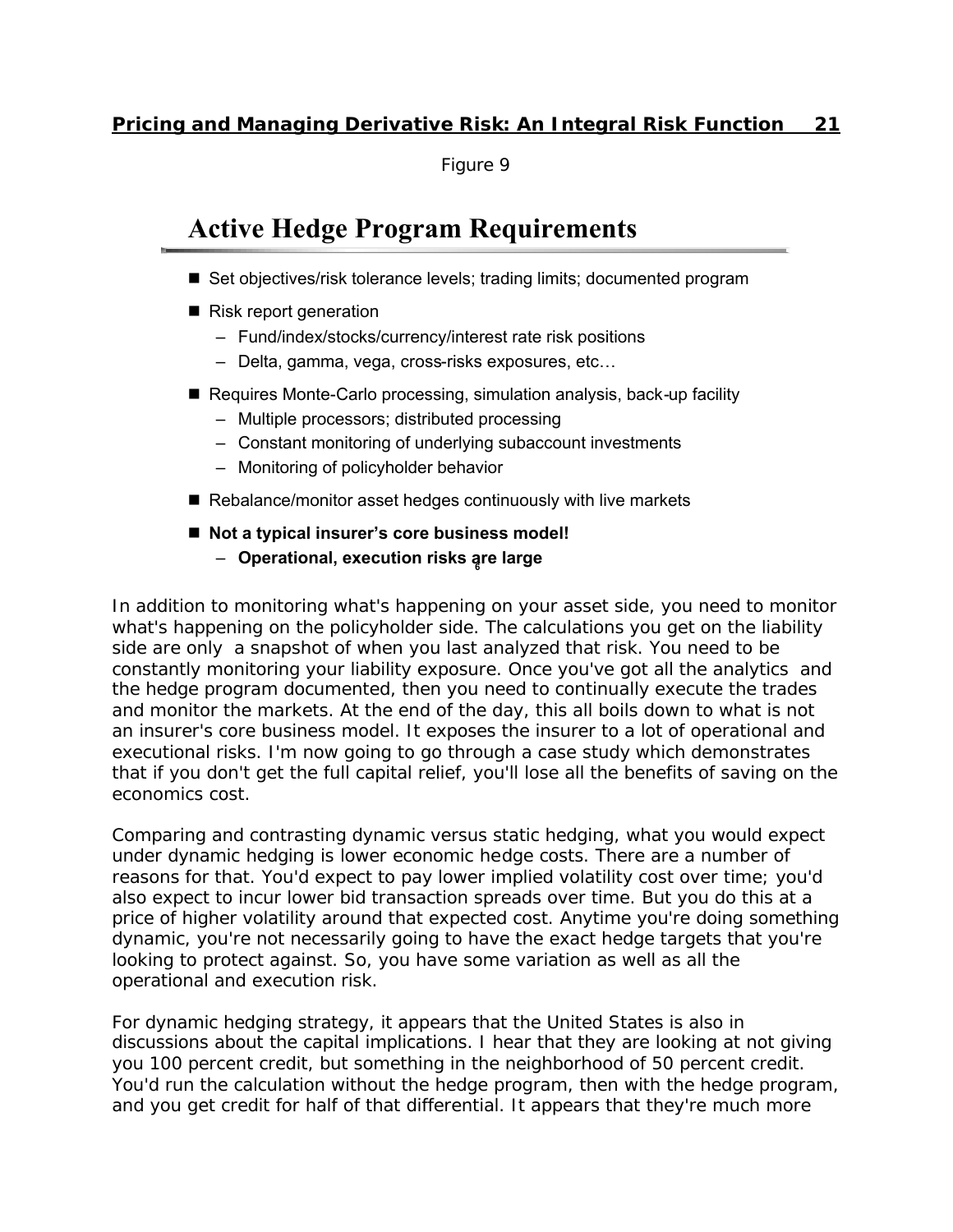comfortable with static hedging, which could get capital relief potentially in the neighborhood of 100 percent.

The case study will show that if you believe that the equity markets over the long horizon will perform in excess of risk-free rates, then hedging the tail will actually maximize your return on capital.

In the case study, we're going to hold capital at the proposed CTE 90 approach. At every point in our scenario, we're going to do another Monte Carlo model calculation. We're going to look at our worst 10 percent, take the average of them and hold capital at those levels. Note that this is, in concept, a risk-adjusted return on capital methodology. It's what Howard talked about earlier—RAPM. The statutory capital is now approaching something of an economic capital calculation. We can now look at the results using the new statutory capital standards, as a way to isolate perhaps what you feel would be preferable, given your assumption set of how you would expect the market to perform over the long run. (Figures 10, 11 and 12).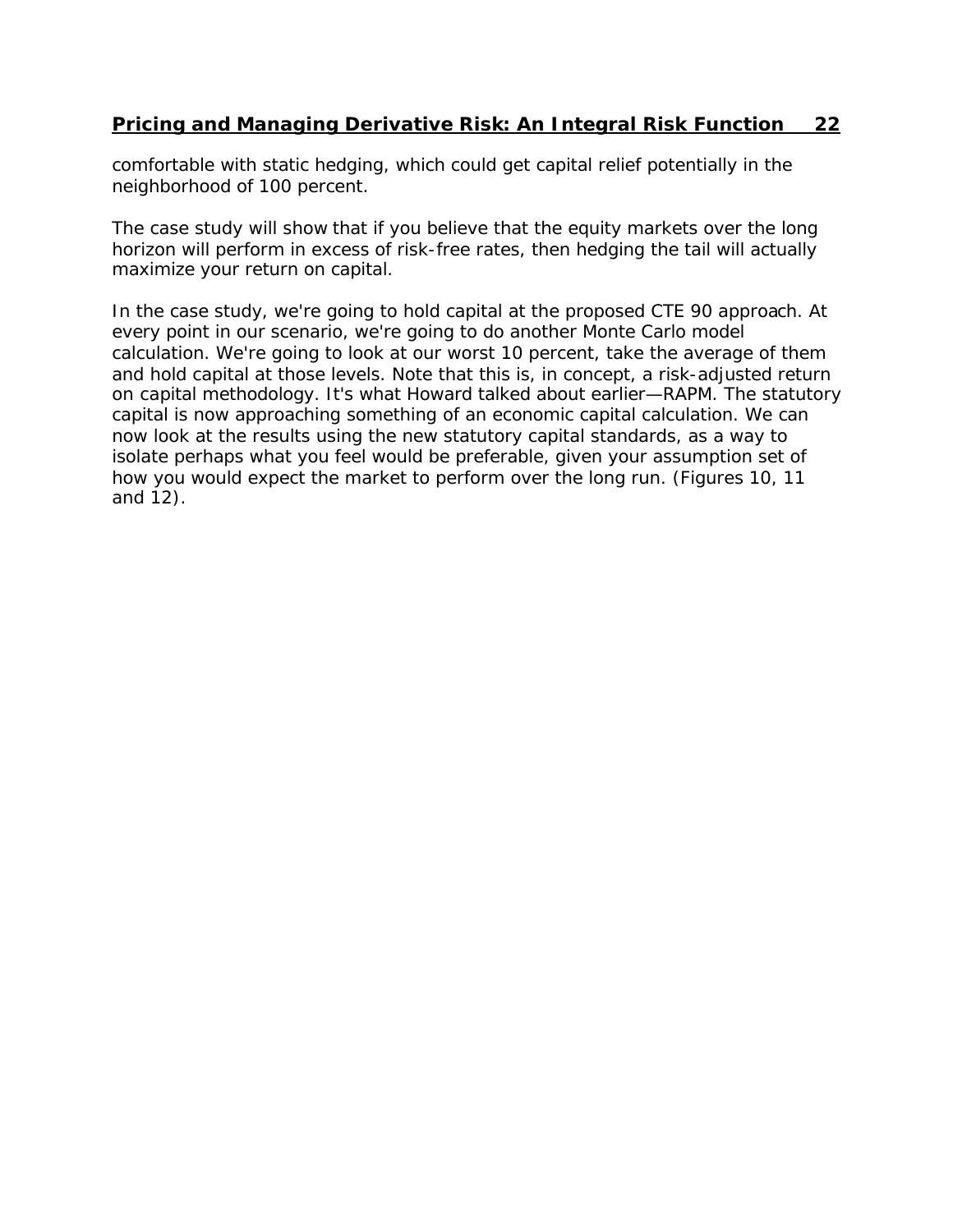Figure 10

## **Hedged VA Case Study**

- Hold capital at proposed CTE90 approach
	- Risk-adjusted returns
	- Stochastic capital valuation within a stochastic valuation
	- Hedge program receives capital credit offset
		- Dynamic programs at 50% credit
		- Static programs at 100% credit
- Run simulation model with "real world" assumptions
	- Evaluate hedge alternatives

Figure 11

**8**

## **Case Study Key Assumptions**

#### **Product Design**

- M&E Fee: 1.40% of account value (AV)
- Investment Management Fees: 0.85% of AV
- Surrender Charges: 8%/7/6/5/4/3/2 of purchase payments
- Guaranteed Minimum Death Benefit 5% Roll-up with a add'l fee of 0.10% of AV

#### **Capital Market Assumptions**

- Interest Rates: Flat 4% yield curve
- Expected Gross Return of Policyholder Account Value: 9.25%

**9**

■ Volatility of Account Value: 16%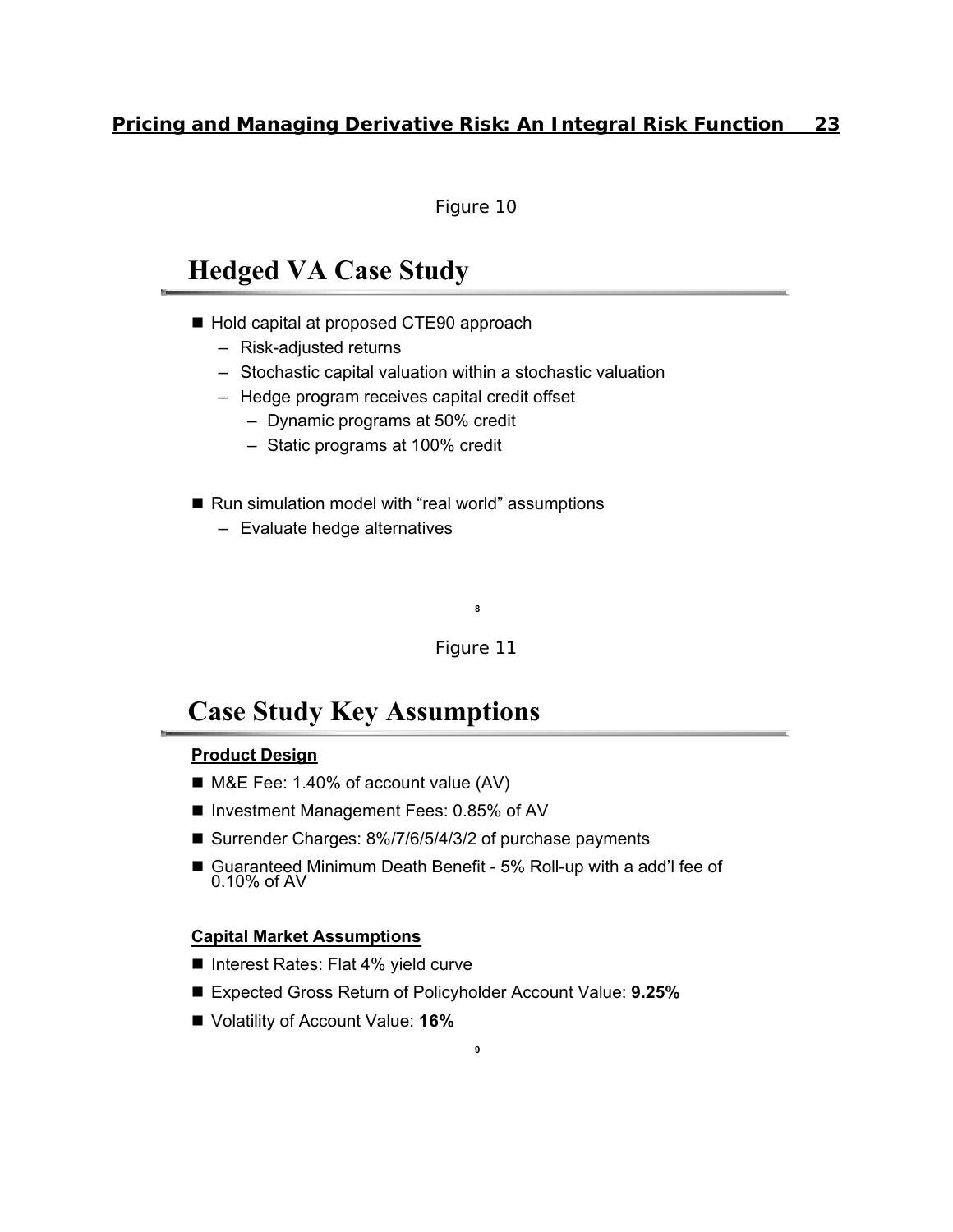Figure 12

## **Case Study Key Assumptions (cont'd)**

#### **Behavioral/Actuarial Assumptions**

- Lapse: 2%/3/4/6/8/10/12/25/15+ of AV
- $\blacksquare$  Free Partial Withdrawals: 2.5% of AV for 7 years
- $\blacksquare$  Deaths: 0.5% grading up 0.1% per annum

#### **Company Specific Assumptions**

- Capital Held at 200% of pending RBC requirements
- Product Expenses: 8.0% up-front and 0.25% of AV ongoing
- $\blacksquare$  Tax Rate: 35%
- Hurdle Rate: 12%

**10**

In this study, we're going to do dynamic programs at 50 percent credit, a static program at 100 percent credit, and then we're going to evaluate the different hedge experiments.

I've run a generic variable annuity: base 140 M&E fee, management fees of 85 basis points, a seven-year surrender charge schedule, five percent roll up with a 10 basis-point charge , and interest rates approximately where they are today, a four percent yield curve. The underlying subaccounts have an expected return of 9.25 percent with a volatility of 16 percent. Behavioral assumptions are static, with two percent lapses starting out, a 25 percent shock-lapse, and free partial withdrawals of 2.5 percent. We're going to hold capital at 200 percent of the pending RBC requirements.

We will look at different options. First, do nothing (go naked). Next, dynamically hedge, where we actively manage an index futures program against their GMDB exposure, but because we're using index options we're going to retain what we call a 5 percent residual volatility. That five percent is the volatility around the market value of the GMDB exposure we're trying to protect. Third, we're going to look at some static hedging examples, a full risk cover where we isolate the risks that are driven by capital markets event for a 12-year period, for a cost close to two percent of deposit, which would be equivalent to a 32-basis point annual charge. Finally, we're going to look at what we call a tail hedge, which would cover your 10th percentile loss or present value of claims that would be in excess of two percent.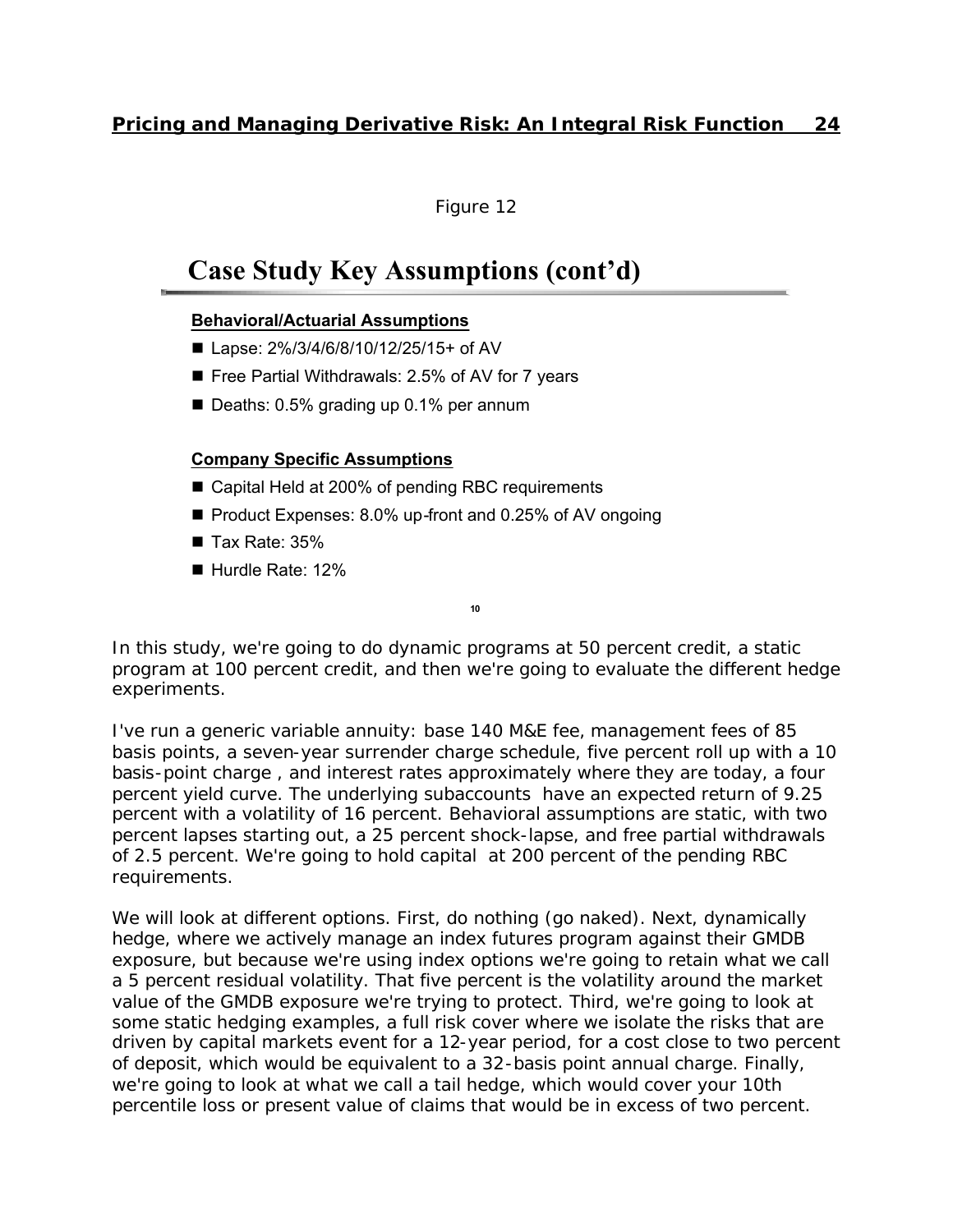The insurer retains the first two percent on a present value basis of claims, and then the structure would pay excess claims after they've experienced a two percent loss for something like an eight-basis point annual charge.

What I'm referring to is shown pictorially in Figures 13 and 14, to show the tail hedge. What I have here on the Y-axis is the present value of GMDB claims expressed over a 20-year horizon as a percent of initial account value. Then the Xaxis is a rank ordering of the scenarios from the worst percentile to the best. You can see there's a 20 percent chance that you'd have absolutely no claims, which is if the market returns above five percent. But you can also see on a probabilistic basis that the 10th percentile yields something like a two percent present value loss in GMDB claims. For this hedge, we tailor a structured out of the money put that would limit your exposure to that two percent level as a stop loss.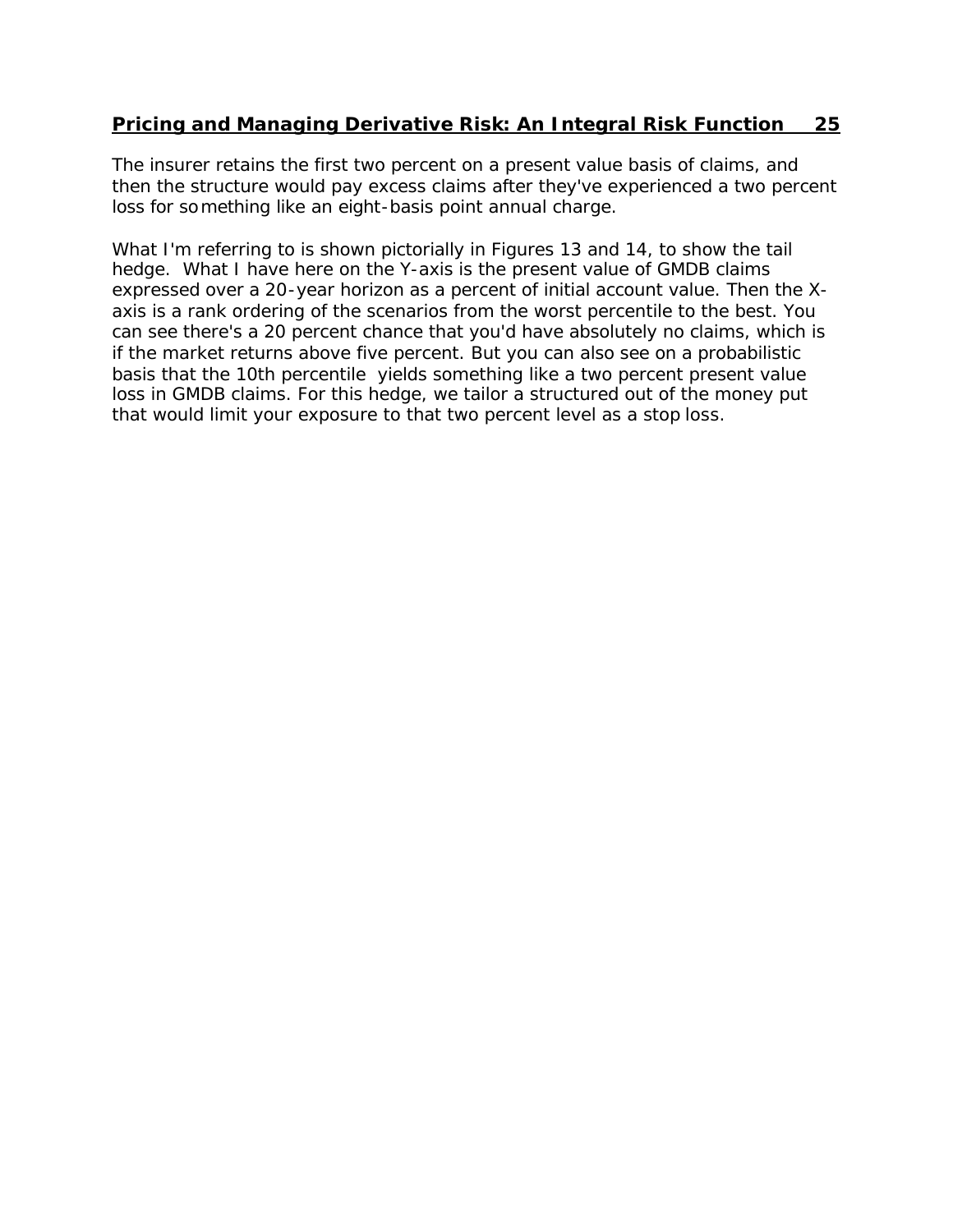

## **Static Tail Hedge – Tailored Put**





## **Results - (Based on \$1,000,000 in Premium)**

**Distributable Earnings (DE) Impact**

|                              |              | <b>Dynamic</b> | Full                              | Tail    |
|------------------------------|--------------|----------------|-----------------------------------|---------|
|                              | <b>Naked</b> |                | Hedging Static Hedge Static Hedge |         |
| Average PVDE <sub>012%</sub> | \$885        | -\$209         | \$76                              | \$1.761 |
| Initial Capital (% of Prem)  | 6.1%         | $5.0\%$        | 4.4%                              | 4.8%    |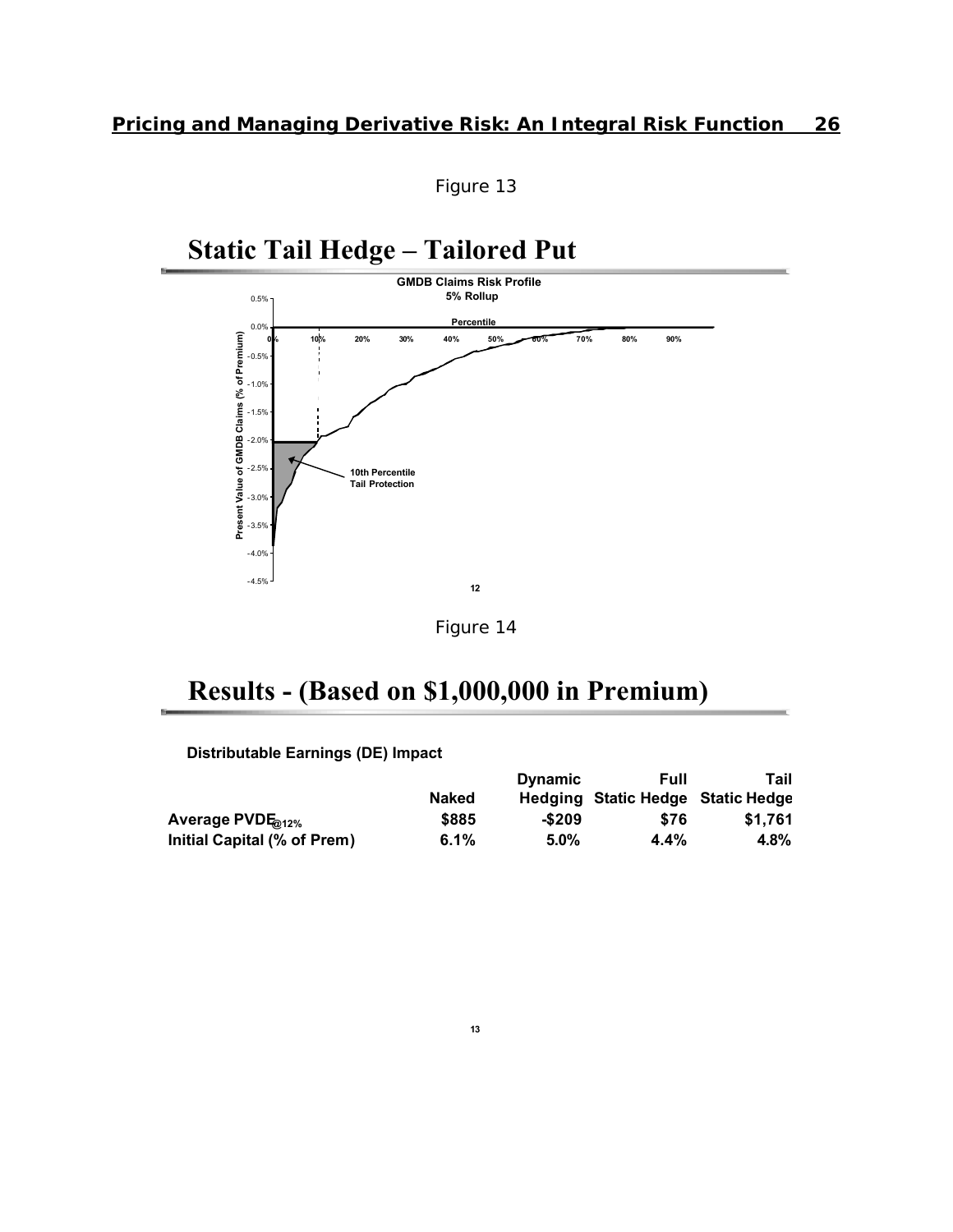What you can see from the results is that when you go naked or you don't do any hedging, we're still earning something slightly in excess of our 12 percent hurdle rate, but we have to set up substantially more capital than we are today. We're at a 6.1 percent initial capital strength. When we move on to the dynamic hedging experiment, we have two effects going on. We're adding the cost of the hedge program versus the claims that we're getting from the hedge program. This comes through as a reduction in economics, because the markets now, on average, are returning that 9.25 percent. There's a perceived cost of hedging coming through, which is saying that on a present value basis, we're paying more in hedge costs then we're getting in actual present value claims. That's lowering the return on capital, and even though we're getting a capital offset, because it's at the 50 percent level that's not enough to offset that drag.

When we move over to the full static hedge, we have the same two effects happening. We're purchasing static hedge, perhaps at a higher expected cost than dynamic hedging, but we're getting 100 percent capital relief. So even though we're paying more in hedge costs, because we're getting a 100 percent capital relief, that is outweighing the additional cost that we just spent on the economic terms of the hedge.

When we move to the tail hedge, we actually have a result in excess of all the other calculations. Because we are getting 100 percent capital relief, we're holding capital in line with what we have in the dynamic hedging experiment. Because we feel that, on average, the equity markets are going to perform above the risk-free, we take advantage of that by doing complete, or what we call "full," hedging.

In summary, what I refer to as "static" tail hedging not only reduces the risk of the variable annuity product, but it also maximizes the return. It might seem like a counterintuitive result—reducing risk and maximizing returns—but under the new capital regime that's exactly what's going to happen. I'd like to open it up to questions for any of the panelists.

**FROM THE FLOOR:** Marshall, from what I understand, it's not a done deal about the hedging credit on the capital. I think if you can show you have a program, it's not going to necessarily be a 50 percent haircut . Also, I think Canada had a transition where it was going to do a 50 percent haircut, but I think it is now moving toward more credit if you can prove you have a track record in your hedging program. I don't think it's as black and white as what you're saying.

**MR. GREENBAUM:** I am just illustrating an example. I understand it's not black and white, but that's the concept. You now need to evaluate the haircut that you get, whether it's 50 or 70 percent, versus the additional savings that you have from dynamic hedging. I would find it hard to believe that you're going to get the same type of capital relief with a dynamic hedging program that relies upon people being there in the future to execute the trades as well as what the actual market value pricing of that program is going to be. I'm just getting feedback that the regulators